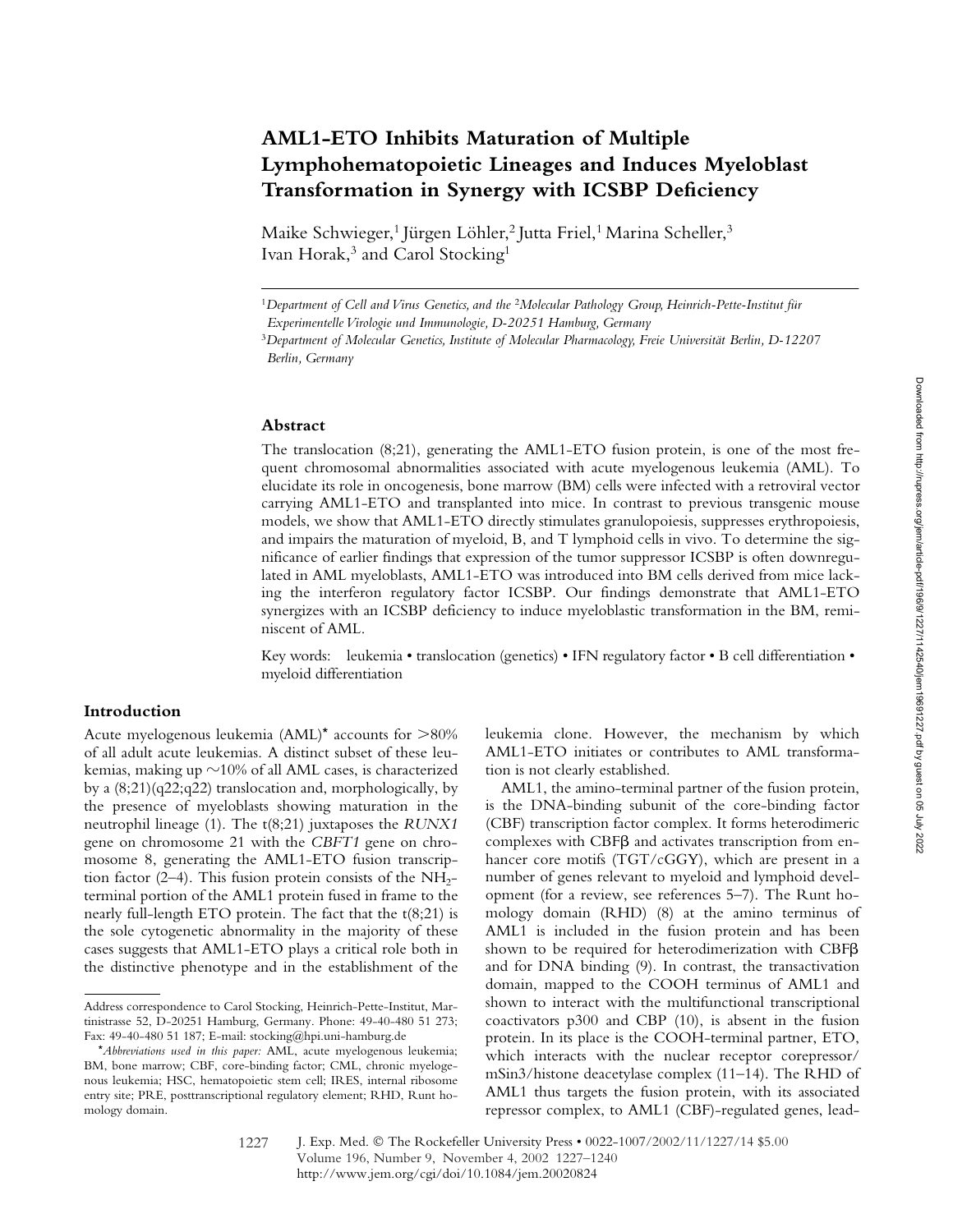ing to the repression of genes containing CBF-binding sites in their promoter/enhancer region (12, 15, 16). Recent work has shown that the RHD of AML1 also interacts directly with other transcription factors important in lymphoid and myeloid differentiation (17–22), presenting the possibility that the ETO-corepressor complex of AML1- ETO can be recruited to enhancer elements of a broad spectrum of genes.

To establish an effective therapy regimen for  $t(8;21)$ AML, it is important to establish an in vivo system in which the critical events and target genes of AML1-ETO– induced transformation can be identified and tested. Initial attempts to mimic the  $t(8;21)$  in mice by a knock-in strategy (23, 24) resulted in embryonic lethality, similar to that observed in AML1 knock-out mice, which originally demonstrated the importance of the CBF transcription complex in the establishment of definitive hematopoiesis (25–27). Although these mice confirmed that AML1-ETO is a dominant inhibitor of normal AML1 function, they are not useful models to study leukemia induction. To overcome the embryonic mortality, several groups have established conditional AML1-ETO transgenic mouse strains, in which expression can be induced in myeloid progenitors of adult animals (28–31). Although no overt phenotypic alterations were observed in vivo in these models, AML1-ETO expression was shown to enhance the selfrenewal capacity of early multipotent cells in vitro and to prime the cells for leukemic transformation (29–31), demonstrating the importance of secondary genetic lesions for AML1-ETO transformation.

As the hematopoietic stem cell (HSC) is the primary transformed cell in AMLs (32–34), we sought to establish a mouse model for t(8;21) AML by using retroviral vectors which infect this compartment. For these experiments we used FMEV retroviral vectors, which have been optimized to yield high expression levels in the HSC (for a review, see references 35 and 36). Importantly, coexpression of eGFP enabled us to readily detect differences between AML1-ETO transduced and nontransduced cells. Our findings conclusively demonstrate that AML1-ETO directly impairs maturation of multiple lymphohematopoietic lineages and stimulates granulopoiesis in vivo, but is not sufficient to induce leukemia.

Several recent studies have implicated the IFN regulatory factor ICSBP (also known as IRF8) as a tumor suppressor of myeloid neoplasias. The first support of this hypothesis came from studies of mice deficient for ICSBP, which developed a myeloproliferative disease, closely resembling chronic myelogenous leukemia (CML) (37). The ICSBP deficiency results in an expansion of the early myeloid progenitor pool, probably due to an increased sensitivity to proliferation stimuli and a decreased response to apoptotic stimuli (38, 39). The relevance of this observation in human leukemia was confirmed by the demonstration that ICSBP is downregulated in 79 and 66% of patients with CML and AML, respectively (40, 41). A more recent study suggests that ICSBP may be a target gene of deregulated tyrosine kinases that induce

myeloproliferation, as constitutive expression of ICSBP inhibited the myeloid transformation capacity of BCR-ABL, a chimeric tyrosine kinase generated by the 9;22 translocation that is a hallmark of CML (42). To determine if ICSBP deficiency cooperates with AML1-ETO– induced impairment of differentiation to induce a acute myeloid disorder, AML1-ETO was introduced into bone marrow (BM) cells derived from ICSBP<sup>-/-</sup> mice. Our results demonstrate that an ICSBP deficiency synergizes with expression of AML1-ETO in the induction of myeloid tumorigenesis.

#### **Materials and Methods**

*Retroviral Vectors and Generation of Infectious Pseudotyped Viral Particles.* The full-length AML1-ETO cDNA was excised from plasmid pUHD-AML1-ETO (provided by D. Tenen, Harvard Institutes of Medicine, Boston, MA) by XbaI digestion, bluntended, and inserted into the plasmid pSF91-I-eGFP-PRE (R780) at the unique NotI site. SF91-EGFP-PRE is a FMEV type vector (43) that differs from the previously described SF91 retroviral vector (44) by the insertion of an internal ribosome entry site (IRES)-eGFP cassette and the posttranscriptional regulatory element (PRE) of the woodchuck hepatitis virus (45). To generate retroviral pseudotypes, retroviral vector plasmid DNA was contransfected with a plasmid expressing the ecotropic *env* (46) into Phoenix-GP packaging cells (provided by G. Nolan, Stanford University, Palo Alto, CA), as described previously (47).

*Retroviral Infection of BM Cells and Transplantations.* C57BL/6J-Ly5.1-Pep3b mice were used as recipients for all BM transplantations.  $C57BL/6J-Ly5.2$  or  $ICSBP^{-/-}-C57BL/6J-Ly5.2$  mice between 12 to 16 wk of age were used as a source of BM cells. In this genetic background and when maintained as homozygotes, ICSBP<sup>-/-</sup> mice did not develop acute hematological disorders in over a 2-y observation period. Mice had slightly increased spleen weights (0.35 vs. 0.11 g) and increased number of myeloid progenitors and precursors in BM and spleen, but normal blood counts. BM cells were harvested from tibiae and femura of male donor mice 4 d after intraperitoneal administration of 5-fluorouracil (150 mg/kg; Lederle) and infected as described previously (48). 12 h after the last infection, 106 cells were transplanted by tail vein injection into lethally irradiated (9.5 Gy)  $Ly5.2<sup>+</sup>$  female recipients. To ensure normal erythropoiesis in engrafted mice receiving  $\text{ICSBP}^{-/-}$  BM, the transplanted cells were supplemented with one-tenth amounts of nontransduced  $ICSBP^{+/+}$  BM cells. Serial transplantation was performed with transduced ICSBP<sup>+/+</sup> and ICSBP<sup>-/-</sup> BM to ensure that the vector-expressing cells were of HSC origin. All animal experiments were approved by the Hamburg Office of Health (permit no. 04/2000).

*Western Blot Analysis.* Nuclear protein from Kasumi-1 cells (49) or Phoenix cells transfected with the retroviral vector plasmid FMEV/AE or FMEV/GFP were prepared as described previously (50). 5 mg cell lysates were immunoprecipitated with the polyclonal anti-ETO antibody (Oncogene Research Products) and one-third of the precipitate was size-separated by 7.5% sodium dodecyl sulfate-polyacrylamide gel electrophoresis. Western blot analysis were performed as described previously (50). A 1:200 dilution of the polyclonal anti-AML1 antibody (N-20, Santa Cruz Biotechnology, Inc.) was used to detect protein expression. After incubation with the first antibody, the bound antibody was detected with the appropriate secondary antibody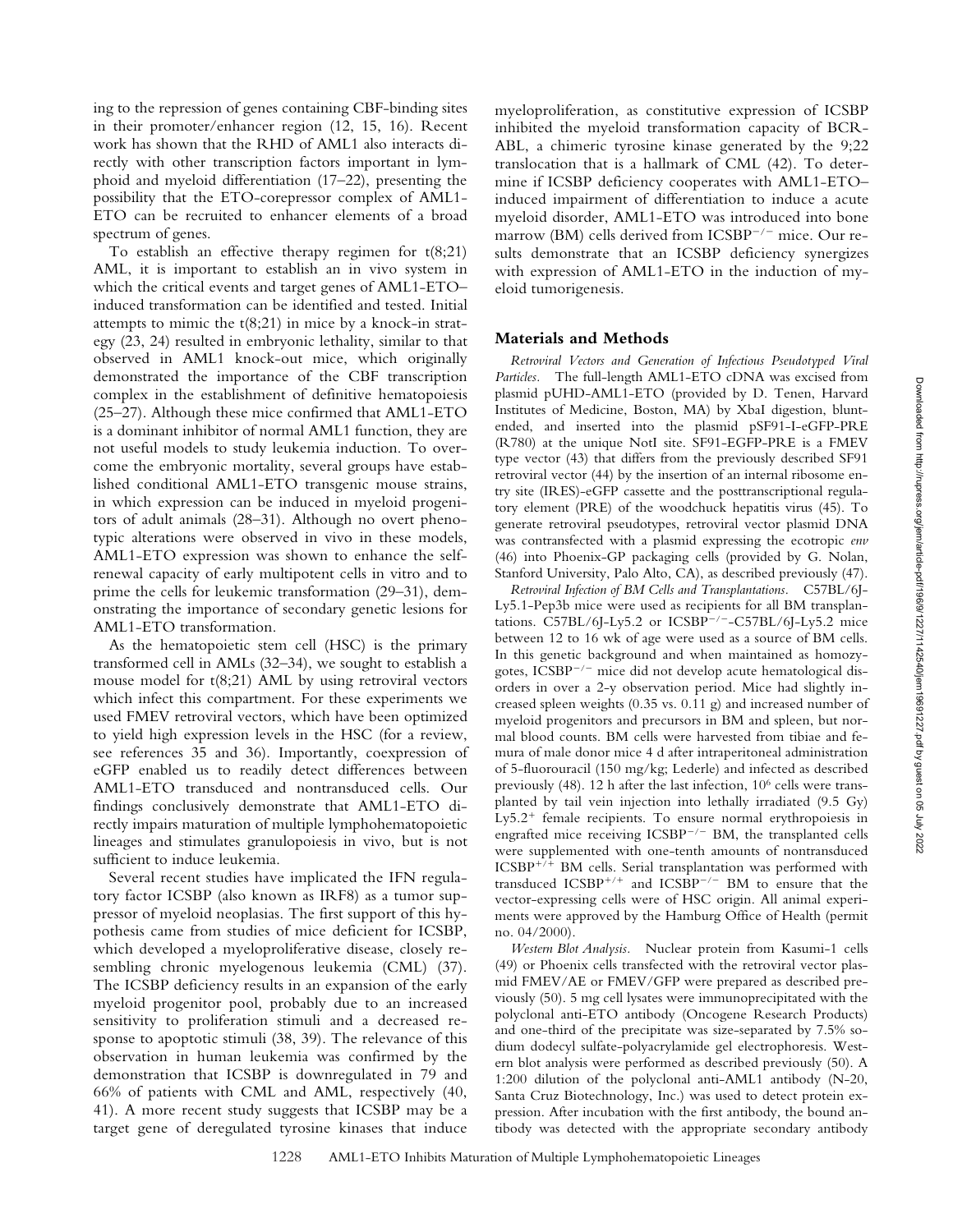conjugated with HRP and visualized using the ECL (Amersham Pharmacia Biotech).

#### *Flow Cytometry.* For lineage marker analysis, single-cell suspensions (106 cells) were prepared from hematopoietic tissues after lysis of erythroid cells with PharmMLyse™ (BD PharMingen) and incubated at 4°C for 30 min in PBS containing 2% BSA with PE- or APC-conjugated mAbs (BD PharMingen). Nonspecific binding of mAbs was prevented by preincubation with Fc Block™ (BD PharMingen). Cells were washed twice with PBS containing 2% BSA and applied for analysis on a FACScalibur™ (BD Biosciences) FACS®. A MoFlow™ Cell Sorter (Cytomation Bioinstruments) was used to sort transduced cells before colony assays.

*In Vitro Colony-forming Assays.* BM cells from either FMEV/ AE or FMEV/GFP mice were isolated from femura and tibiae and sorted for GFP<sup>pos</sup> expression. Single-cell suspensions  $(5 \times 10^4$ cells per milliliter and 105 cells per milliliter) were plated in triplicates in methylcellulose (MethCult™ GF M3434, StemCell Technologies) and incubated at 37°C. Individual colonies were scored 9 d after plating. Cytospins were made from representative colonies and stained with Giemsa solution to confirm or determine cell morphology within a colony.

*Histologic and Immunohistologic Methods.* Splenic and hepatic tissue specimens were fixed with 4% formalin containing 1% acetic acid. For histologic inspection of BM, sterna were dissected and fixed in a formalin containing solution specifically developed for fixation of iliac crest trephine biopsies (Protaqs Calfix, Quaratett) and appropriately decalcified (Protaqs Calless, Quaratett) before paraffin embedding. Deparaffinated sections were stained according to standard laboratory protocols with H&E, periodic acid Schiff solution, or a modified Wright-Giemsa stain (all obtained from Sigma-Aldrich). For myeloperoxidase immunostaining of granulocytic cells an indirect immunoperoxidase staining technique was applied. In brief, for antigen retrieval, deparaffinated sections were treated with a commercial "Target Unmasking Fluid" (TUF, Dako) at 98°C for 20 min in a microwave oven. Incubation with 1:15,000 diluted polyclonal rabbit anti–human myeloperoxidase (Dako) antibody was done overnight at 4C. Specifically bound primary antibodies were detected using a highly sensitive peroxidase- and polymer-conjugated anti–rabbit Ig detection system (Envision, Dako).

## **Results**

*Transduction and Transplantation of BM Cells with eGFP and AML1-ETO–expressing Vectors.* The AML1-ETO cDNA was introduced into a FMEV retroviral vector, which coexpresses the eGFP behind an IRES (Fig. 1 A). Both virus titers and eGFP expression levels were reduced in infected cells expressing the FMEV/AE construct as compared with the control vector FMEV/GFP (Fig. 1 B), which may be partly due to AML1-ETO transcriptional repression of the vector via a pivotal CBF-binding site in the retroviral LTR (51). Western blot analysis of protein extracted from FMEV/ AE-infected cells confirmed the presence of the AML1- ETO protein with the same molecular weight as that found in Kasumi-1 cells, a cell line established from a t(8;21) AML patient (49) (Fig. 1 C). Exact quantification of AML1-ETO protein levels produced by infected cells was precluded by the immunoprecipitation step, but they appear to be somewhat lower as observed in Kasumi-1 cells.

BM cells were infected with comparable titers of FMEV/AE or FMEV/GFP and then transplanted into lethally irradiated donors. At the time of transplantation, 10– 15% of the BM cells expressed the viral vector, as measured by eGFP expression. After 3–6 mo, three animals of each group (first cohort) were killed and the BM was used to transplant five new mice each (second cohort).

*Higher Proportion of AML1-ETO Transduced Cells in BM as in Blood.* For both FMEV/AE and FMEV/GFP transduced mice, a total of 14 and 9 mice, respectively, were killed between 2 and 6 mo after BM transplantation. At least 4–5 animals from each cohort were analyzed. Significantly, no difference in leukocyte and differential counts in the blood were observed between experimental and con-



**Figure 1.** Coexpression of eGFP with AML1-ETO allows detection of both transduced and nontransduced cells. (A) AML1-ETO cDNA was inserted into the FMEV/GFP vector, in which the translation of eGFP is initiated from an IRES, to generate FMEV/AE. Transcription is initiated from the SFFVp LTR. The PRE from woodchuck hepaptitis virus increases the expression levels. (B) eGFP fluorescence was measured by flow cytometry in BM cells obtained from mice transplanted with infected BM cells. Reduced levels of expression from FMEV/AE may be attributable, in part, to transcriptional downregulation by binding of AML1-ETO to the CBF-bind-

ing site in the LTR. (C) Western blot analysis of protein extracted from FMEV/AE- and FMEV/GFP-infected human cells was performed to confirm AML1-ETO expression. Protein extracted from Kasumi-1 cells served as a control.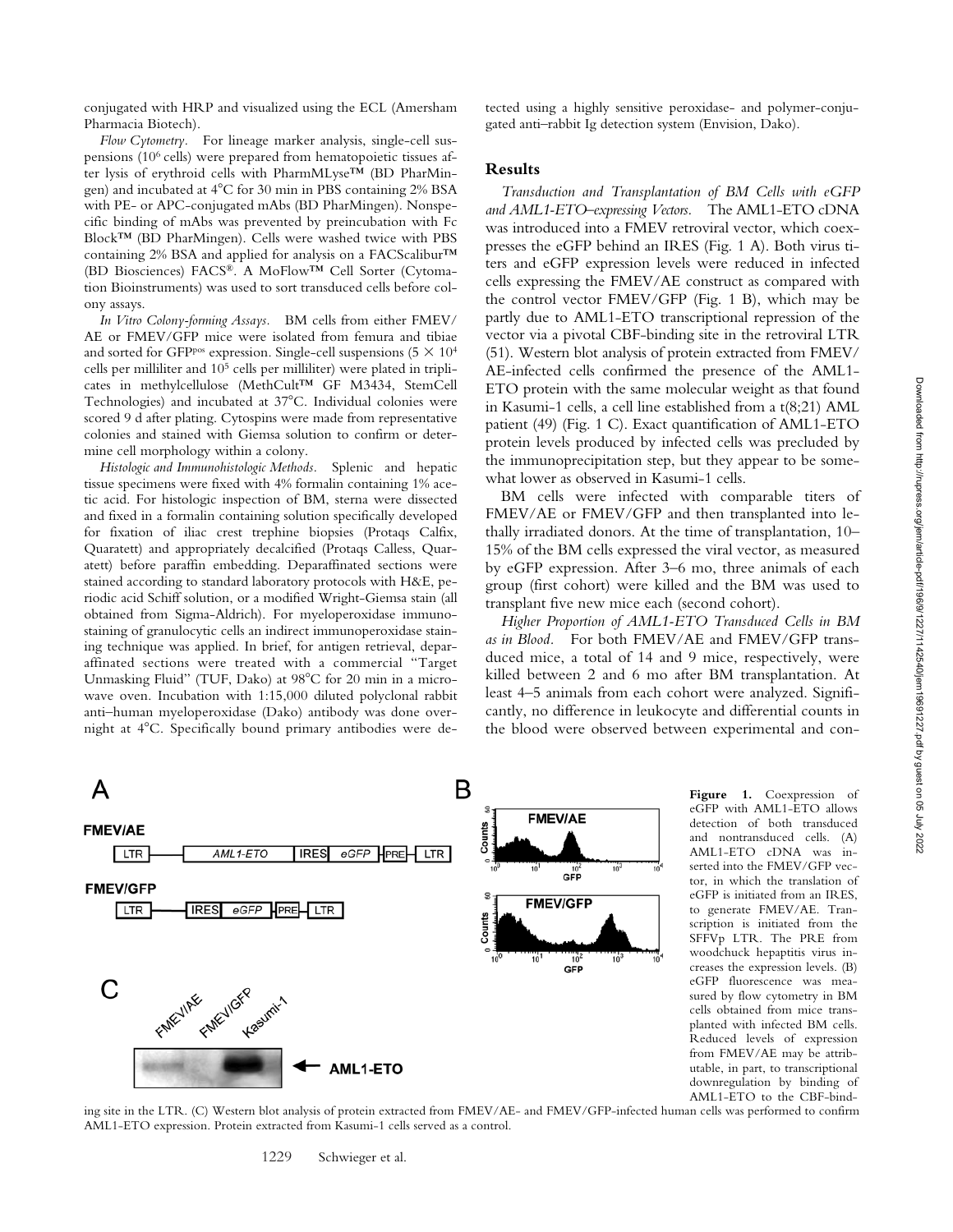trol animals. The percentage of BM cells carrying the vector varied considerably between individual mice for both FMEV/AE and FMEV/GFP (Table I), ranging from 6.1 to 73.6% and 3.8 to 51.5%, respectively. Although overall higher levels of transduction were observed in BM receiving FMEV/AE, this was not statistically significant. Thus, AML1-ETO expression neither imparts a selective advantage nor disadvantage to repopulating cells.

However, a striking difference was observed when the level of transduced cells in BM and blood was compared. Whereas mice receiving FMEV/GFP–infected BM showed similar or slightly higher levels of transduced (GFPpos) cells in the blood as compared with the BM, the number of transduced (AEpos) cells in the blood was reduced by a mean factor of 2.7 relative to the BM in FMEV/AE mice (Table I). This was observed in all mice analyzed, regardless of whether they received BM directly after retroviral transduction (first cohort;  $n = 5$ ) or BM from primary

transplants (second cohort;  $n = 9$ ). In addition, no significant change in the ratio was observed in mice killed at different time points (ranging from 69 to 218 d after transplantation). This reduction in transduced cells in the blood must thus be a direct consequence of AML1-ETO expression.

The distribution of myeloid, as well as B and T lymphoid cells in the transduced (AEpos; GFPpos) or nontransduced (AEneg; GFPneg) populations in the blood was determined by FACS® analysis to ascertain if a particular lineage was underrepresented in the AEpos transduced blood cells (Fig. 2, A and B). Greatly reduced numbers of transduced lymphoid cells, in particularly those of the T cell lineage, was observed in the AEpos population. This distortion in lineage ratio could not be attributed to a bias generated by retroviral transduction, as the lineage ratio of GFPpos transduced cells was comparable to the nontransduced populations. Significantly, in addition to a decrease in both B and T lymphoid

**Table I.** *Percentage of Transduced Cells in BM and Blood of Transplanted Mice*

| Transduced vector | Mouse no.                   | Cohort         | Days <sup>a</sup> | Percentage of GFPpos cells |         |                            |
|-------------------|-----------------------------|----------------|-------------------|----------------------------|---------|----------------------------|
|                   |                             |                |                   | Blood                      | BM      | Ratio GFPpos<br>(blood/BM) |
| FMEV-GFP          | 9                           | $\mathbf{1}$   | 166               | 23.7                       | 19.2    | 1.23                       |
|                   | $11\,$                      | $\,1\,$        | 166               | 8.4                        | 7.9     | 1.06                       |
|                   | 13                          | $\mathbf{1}$   | 133               | 48.2                       | 30.5    | 1.58                       |
|                   | 23                          | $\mathbf{1}$   | 242               | 57.8                       | 51.5    | 1.12                       |
|                   | 91                          | $\overline{c}$ | 69                | 44.0                       | 21.6    | 2.04                       |
|                   | 92                          | $\overline{c}$ | 137               | 51.2                       | 48.8    | 1.05                       |
|                   | 94                          | $\overline{c}$ | 69                | 13.9                       | 5.6     | 2.48                       |
|                   | 108                         | $\overline{c}$ | 131               | $\!\!\!\!\!8.8$            | 3.8     | 2.32                       |
|                   | 112                         | $\overline{c}$ | 118               | 23.1                       | $9.8\,$ | 2.36                       |
|                   |                             |                |                   |                            |         | $x = 1.69 \pm 0.61$        |
| <b>FMEV-AE</b>    | $\ensuremath{\mathfrak{Z}}$ | $\mathbf{1}$   | 194               | $\!\!\!\!\!8.8$            | 34.2    | 0.26                       |
|                   | $\overline{4}$              | $\mathbf{1}$   | 194               | 6.3                        | 28.5    | 0.22                       |
|                   | 4.1                         | $\mathbf{1}$   | 127               | 9.7                        | 38.5    | 0.25                       |
|                   | 30                          | $\mathbf{1}$   | 218               | $2.1\,$                    | 6.1     | 0.34                       |
|                   | 30.1                        | $\mathbf{1}$   | 188               | 2.8                        | 7.4     | 0.38                       |
|                   | 86                          | $\overline{c}$ | 69                | 16.4                       | 40.7    | 0.40                       |
|                   | 87                          | $\overline{c}$ | 69                | 26.0                       | 73.6    | 0.35                       |
|                   | 89                          | $\overline{c}$ | 137               | 3.6                        | 17.8    | 0.20                       |
|                   | 96                          | $\overline{c}$ | 126               | 3.3                        | 8.5     | 0.39                       |
|                   | 97                          | $\overline{c}$ | 106               | $8.0\,$                    | 12.8    | 0.63                       |
|                   | 98                          | $\overline{c}$ | 78                | 11.8                       | 26.0    | 0.45                       |
|                   | 102                         | $\overline{c}$ | 118               | $7.2\,$                    | 19.4    | 0.37                       |
|                   | 103                         | $\overline{c}$ | 78                | 5.4                        | 10.9    | 0.50                       |
|                   | 106                         | $\overline{c}$ | 131               | 10.2                       | 31.1    | 0.33                       |
|                   |                             |                |                   |                            |         | $x = 0.36 \pm 0.11^b$      |

a Number of days after transplantation.

 $\rm ^{b}P$   $\leq 0.001$  as compared to GFP control mice.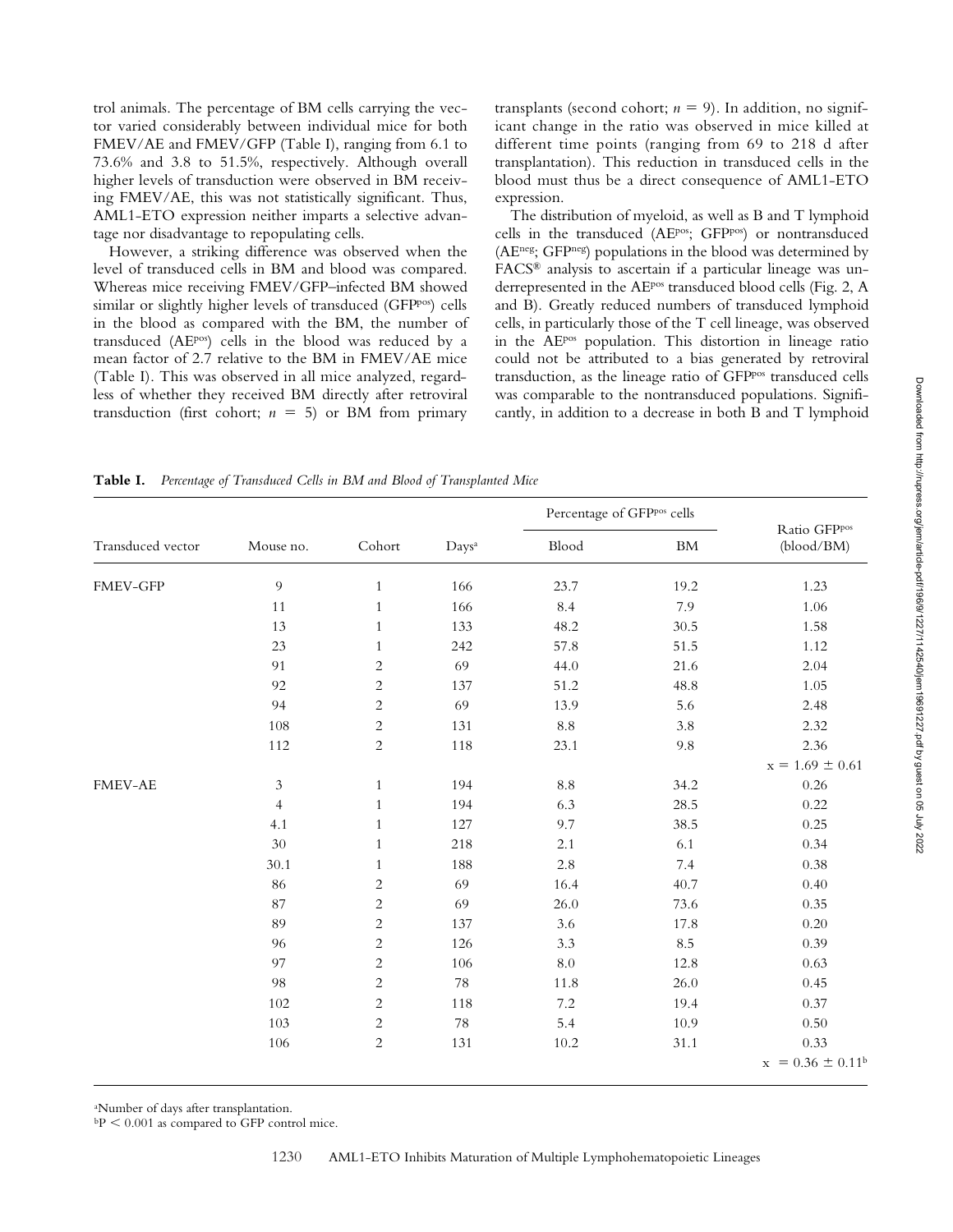cells ( $\sim$ 13 and 3% of the expected number, respectively), a 48% decrease in the expected number of myeloid cells was also observed in the AEP<sup>os</sup> transduced population in the blood. Again, no significant difference was observed between the lineage distribution in blood between the first cohort ( $n = 4$ ) and the second cohort ( $n = 8$ ). Notably, no difference in spleen weights were observed between AE and GFP mice and the spleen architecture appeared normal by standard histological techniques. A reduction in the propor-

Myeloid

B-Lymphoid

90

80

70

A

Percentage of Cells T-Lymphoid 60 50 40 30 20 10  $\overline{0}$ +GFP -GFP  $+AE$ -AE B  $1,0$ GFP<sup>pos</sup> Relative Proportion  $0,8$  $A E^{pos}$  $_{0,6}$  $0,4$  $0.2$  $0.0$ Myeloid **B-Cell T-Cell** С 80 GFPPos 70 GFP<sup>neg</sup> Percentage of Cells 60  $AE<sup>pos</sup>$ AE<sup>neg</sup> 50 40 30 20 10  $\circ$ Myeloid B-Cells T-Cells Erythroid

Figure 2. Number and lineage distribution of AEP<sup>os</sup> and GFP<sup>pos</sup> cells in blood and BM. (A) Lineage distribution within the transduced (pos) and nontransduced (neg) populations of blood from AE and GFP mice (*n* 12 and  $n = 7$ , respectively) was determined by measuring lineage-specific marker expression against GFP expression. Expression of CD11b (MAC-1), CD45R (B220), and a CD4/CD8 cocktail was used to determine the percentage of myeloid, B and T lymphoid cells, respectively, within a given population. Shown are mean values with SDs. (B) The relative decrease in cell numbers in the AEpos blood population for each particular lineage as compared with the expected value is depicted. The expected value (set at 1.0 for each lineage) is based on the lineage distribution of GFPpos cells in the blood. (C) Lineage distribution of transduced and nontransduced cell populations in BM of GFP and AE mice (*n* 7 and  $n = 10$ , respectively) was determined as described above. Expression of TER119 was used to define cells of the erythroid lineage.

tion of AEpos transduced cells located in the spleen as compared with the BM was also observed, however due to great variation between individual mice in both control and experimental cohorts, this was not quantified.

*AML1-ETO Expression Perturbs Maturation of B Cell Lym*phopoiesis in BM. The observation that AE<sup>pos</sup> transduced cells are underrepresented in the blood as compared with the BM suggested that either lineage differentiation was blocked or that lineage-committed cells were unable to egress the BM due to inefficient maturation. To address this issue, the lineage distribution and the maturation status of cells in the BM was determined by FACS® analysis. As the lymphoid lineage was greatly reduced in AE<sup>pos</sup> population in the blood, we first assessed their numbers and cell surface markers. As depicted in Fig. 2 C, no significant difference in the proportion of B cells was observed in the AEpos fraction as compared with either the AEneg fraction in the same group of mice, or the GFPpos fraction in control mice. However, a striking difference in the expression level of the B220 surface marker expression was observed in AEpos cells from mice of both the first and second cohorts. A representative analysis is shown in Fig. 3 A. Whereas the untransduced AEneg cell population showed relative equal levels of a B220med and B220hi cells, the AEpos cells were almost exclusively B220<sup>med</sup>. Equal proportions of B220<sup>hi</sup> and B220<sup>med</sup> were present in the GFP<sup>pos</sup> transduced population from control mice, ruling out a bias due to the retrovirus per se (Fig. 3 A). This difference in expression levels between AEpos versus AEneg lymphoid cells was also observed with CD45, which is a product of the same gene encoding B220, but due to alternative splicing does not contain the B cell specific epitope present in B220. Notably, the levels of CD45 expression on other cell types was not reduced (unpublished data).

B220med expression is a characteristic of late pro-B, pre-B, and immature B cells (52), thus cells were stained with antibodies against IgM and CD43, two cell surface markers that can resolve these differentiation stages. The majority (74%; mean value of three mice) of the B220pos AEpos cell fraction were IgM<sup>hi</sup> CD43<sup>neg</sup> B220<sup>med</sup> and thus can be classified as immature B cells (Fraction E; reference 52); in contrast, these immature B cells made up only 10% (mean value of four mice) of the B220pos fraction of AEneg or GFPpos controls (Fig. 3 B). Indeed, the majority (65%) of cells in the control transduced (GFPpos) or untransduced populations were mature B cells (B220hi CD43neg IgMmed-hi; Fraction F), which made up only a small proportion of the AEpos population.

In summary, B cell maturation of AEpos transduced cells is impaired at the final stages of maturation. This impairment appears not to be absolute, however, as an average of 47.1% of the B220 positive cells in the AEpos fraction in the blood expressed high levels of B220  $(n = 6)$ . Although this is significantly lower than in the AEneg population of the same mice (87%) or the GFP<sup>pos</sup> fraction of control mice (90.7%;  $n = 4$ ), end maturation does occur. No obvious correlation between AML1-ETO levels (as measured by GFP levels) and maturation levels were discernible, but this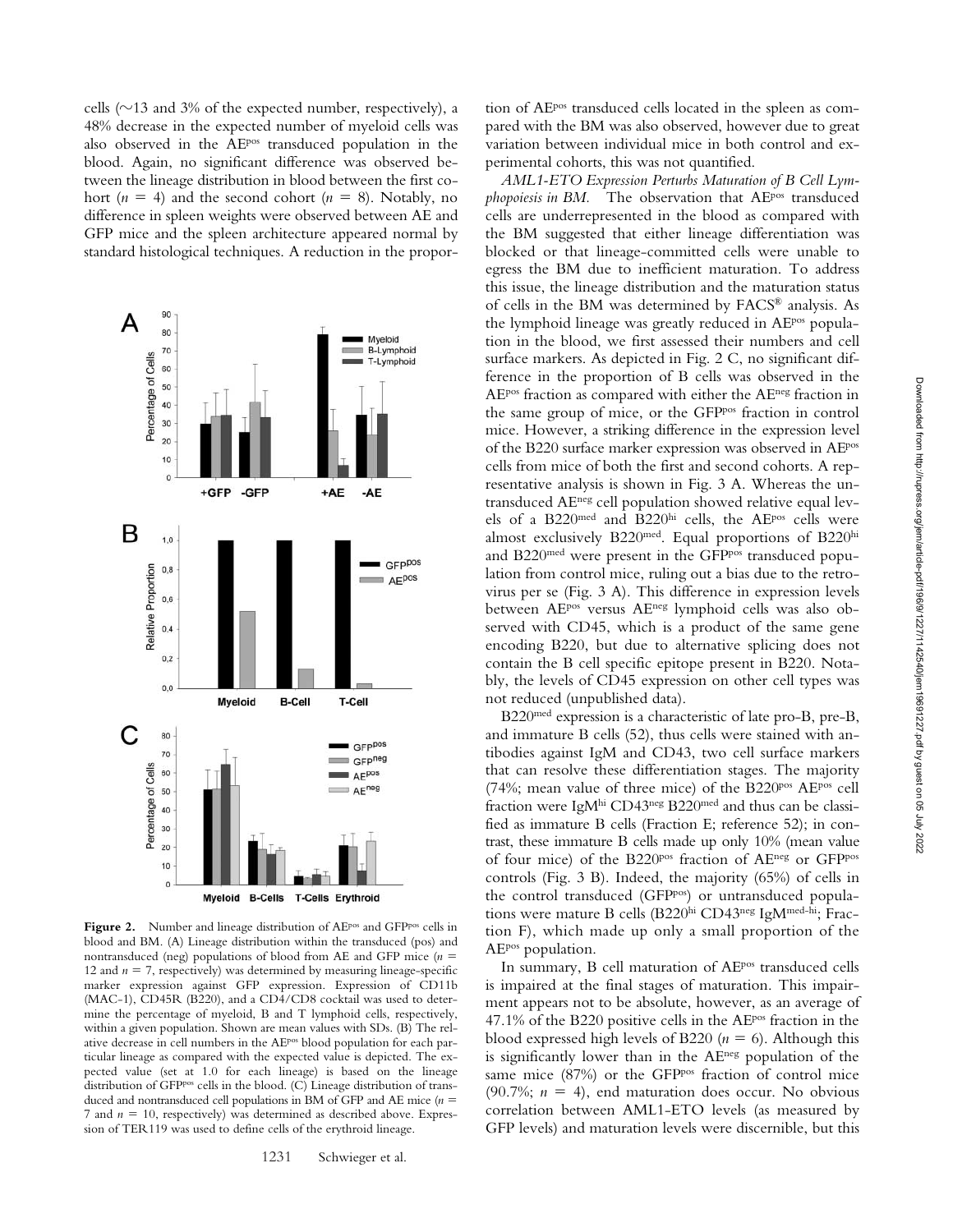

**Figure 3.** B cells expressing AML1-ETO in the BM are impaired in maturation at the immature B cell stage. (A) Flow cytometric analysis of the cell surface marker CD45RA (B220) on BM cells from representative mice receiving transplants of FMEV/AE- or FMEV/GFP-infected cells. GFP expression was used to gate nontransduced (AEneg or GFPneg) or transduced (AEpos or GFPpos) cells. The ratio of B220med to B220hi cells (circled populations) for AE<sup>pos</sup> cells (7.9  $\pm$  3.7; *n* = 7) was significantly higher ( $P < 0.001$ ) than AE<sup>neg</sup> (1.1  $\pm$  0.9; *n* = 7) and control GFP<sup>pos</sup> cells  $(1.1 \pm 1.0; n = 6)$ . Furthermore, this increase was observed in the AE<sup>pos</sup> fraction of animals from both the first and second cohorts ( $n = 4$  and 3, respectively). (B) Histograms displaying the different B cell maturation stages based on IgM and B220 expression levels. BM cells from transplanted mice were gated for GFPpos/AEpos or GFPneg/AEneg expression. Fraction D, E, and F, corresponding to preB cells, immature and mature B cells, respectively, as defined by Hardy et al. (reference 52) are indicated.

possibility cannot be entirely ruled out. Finally, histological examination of BM did not reveal a significant increase in apoptotic or necrotic cell death, thus we postulate that the accumulation of AEpos immature B cells contribute to the increased cellularity observed in the BM (see below).

*AML1-ETO Mice Exhibit a Reduction in Erythropoiesis Coupled with an Increase in Granulopoiesis Shifted to Immature Cell Types.* Although the proportion of lymphoid cells in BM did not vary significantly between the different transduced and nontransduced populations, a striking decrease in the proportion of erythroid cells was seen in the AEpos population (Fig. 2 C). In contrast to GFPpos or AEneg BM cells, which contained a mean of 21.2% and 23.4% erythroid cells, respectively, this lineage made up only 7.3% of the AE<sup>pos</sup> population ( $P \le 0.001$  for both controls). A relative increase in granulopoiesis accompanied the erythrocytic hypoplasia in the AEP<sup>os</sup> transduced fraction in BM, with an  $\sim$ 10% increase over the mean proportion of myeloid cells in the nontransduced AEneg and control transduced GFP<sup>pos</sup> populations (Fig. 2 C). Microscopial inspection of BM sections of mice containing  $>25\%$  AEPos transduced cells confirmed the medullary granulocytosis and decrease in erythropoiesis (Fig. 4, A and B). Granulocytic hypercellularity was observed in the BM in 4 out of 5 FMEV/AE transduced mice examined, which was confirmed by immunohistochemical demonstration of myeloperoxidase (unpublished data). Thus, both granulopoiesis and, to a lesser degree, lymphopoiesis is stimulated, whereas erythropoiesis is significantly suppressed.

Closer examination of BM sections and cytospins from FMEV/AE–infected mice also revealed a shift to immature granulopoiesis, with an increased proportion of blast forms (promyelocytes and myeloblasts) (Fig. 4, C and D). Differential counts of 500–1,000 nucleated cells revealed an average of 10.1% blasts  $(n = 3)$ , as compared with 3.1%  $(n = 1)$ 3) blasts in GFP-infected controls. As only 20–41% AEpos cells are present in the BM, the relative increase in blast cells in the transduced cells must be higher. A reduction in mature myeloid cells was confirmed by analysis of Gr-1 expression levels by flow cytometry, where the transduced and nontransduced population could be examined independently. The level of Gr-1 (Ly-6G) expression is directly correlated with granulocyte differentiation and maturation (53). As representatively shown in Fig. 5, Gr-1 expression levels were consistently reduced by a mean factor of 6.8 on AEpos cells as compared with AEneg cells in both the first and second cohorts ( $n = 2$  and 3, respectively), as determined by mean fluorescence intensities after staining. In contrast, no significant difference in Gr-1 expression levels was observed between GFP<sup>pos</sup> and GFP<sup>neg</sup> cells ( $n = 6$ ) in control animals.

*AML1-ETO BM Cells Contain a High Percentage of In Vitro Clonogenic Blasts.* To assess the observed changes in myeloerythroid differentiation, in vitro colony assays were performed to determine if increased numbers of myeloid progenitors and/or decrease levels of erythroid progenitors could be confirmed. BM cells from either FMEV/AE or FMEV/GFP mice were sorted for GFPpos expression and plated in methylcellulose under conditions that detect both myeloid and erythroid progenitors. As a second control, unsorted cells from FMEV/GFP were also assayed. At day 9, a fourfold increase in total colony numbers was observed in plates containing AEPOS BM cells as compared with control GFPpos cells sorted and assayed in parallel (Table II). The majority of the AEpos colonies (92%) displayed a unique but consistent morphology, characterized by a tightly compacted center surrounded by a few dispersed cells. Representative colonies were picked and the cell morphology analyzed microscopically. These colonies contained predominately myeloblasts and promyelocyes (>75%), with some macrophages and occasional myelocytes and basophilic granulocytes (Fig. 4 E). In  $>$  50 colonies of this morphology that were screened, only rare metamyelocytes and segmented and banded neutrophils were observed. Thus, the AE<sup>pos</sup> BM population contains a large number of clonogenic myeloid pro-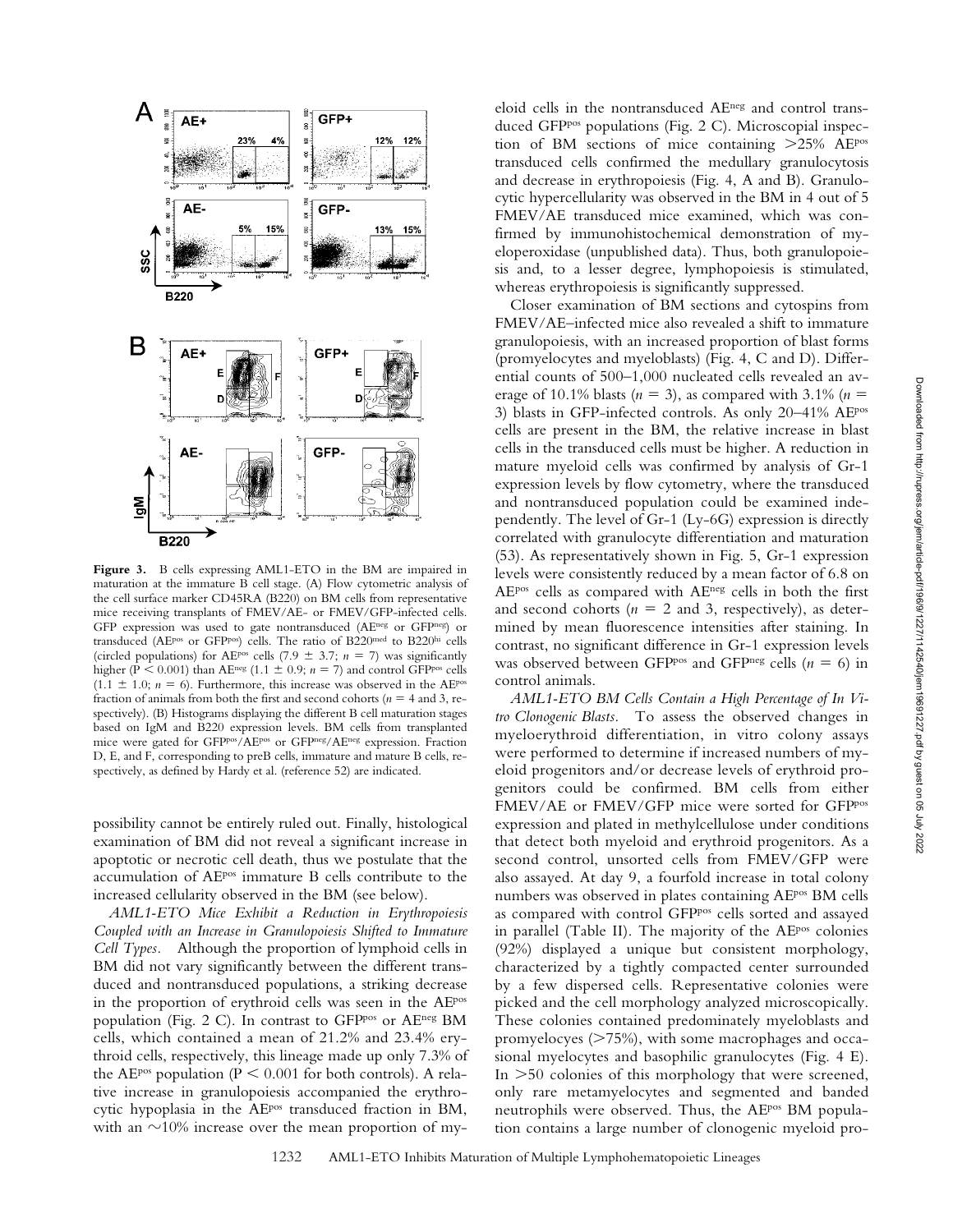

Figure 4. Morphological findings in mice transduced with AML1-ETO. (A) Sternal BM of a mouse with 41% AEP<sup>os</sup> cells from the second cohort showing considerable hypercellularity associated with left shifted granulocytosis and reduced numbers of erythroid cells (note the compressed and obscured sinusoidal vascular system). (B) In comparison, the marrow of an control animal is of normal cellularity with regular granulocytic and erythrocytic compartments and a distended, well-defined sinusoidal vascular system. Higher magnification reveals increased numbers of blast-like and immature granulocytic cells in the BM of a the FMEV/AE transduced mouse (C) as compared with control mouse (D). (E) Typical myeloblast morphology of cells picked from an immature colony and cytocentrifuged onto a glass slide. (A and B) H&E, magnification: ×180. (C and D) Modified Giemsa stain, magnification:  $\times$ 450. (E) Wright-Giemsa stain, original magnification:  $\times$ 500.

genitors that are impaired in differentiation. Colony assays were only performed with BM cells from mice from the second cohort (between 2.5 and 4.5 mo after transplantation) and not the first cohort, so we cannot exclude that secondary transplantation has resulted in the selection of this aberrant population.

Reduced levels of mature day 9 colonies were also observed in AE<sup>pos</sup> as compared with GFP<sup>pos</sup> controls (Table II), however, it is difficult to assess the significance of this, as the large numbers of immature colonies may have inhibited their growth. Variations in the distribution of these mature colonies with regard to colony-forming type was

also seen, with a decrease in CFU-G ( $P = 0.07$ ) and a relative increase in CFU-M ( $P = 0.01$ ). No relative difference in the proportion of BFU-E and CFU-GM colonies were observed, suggesting that AML1-ETO either effects the proliferation of these lineages at later stages of differentiation or that both cell types are reduced at similar levels.

*AML1-ETO Inhibits Myeloid and Lymphoid Differentiation of ICSBP-deficient BM Cells and Imparts a Selective Repopulating Ability In Vivo.* The results presented above demonstrate that expression of AML1-ETO impairs myeloblast differentiation. However, the BM environment is nonpermissive for the growth and expansion of these differentia-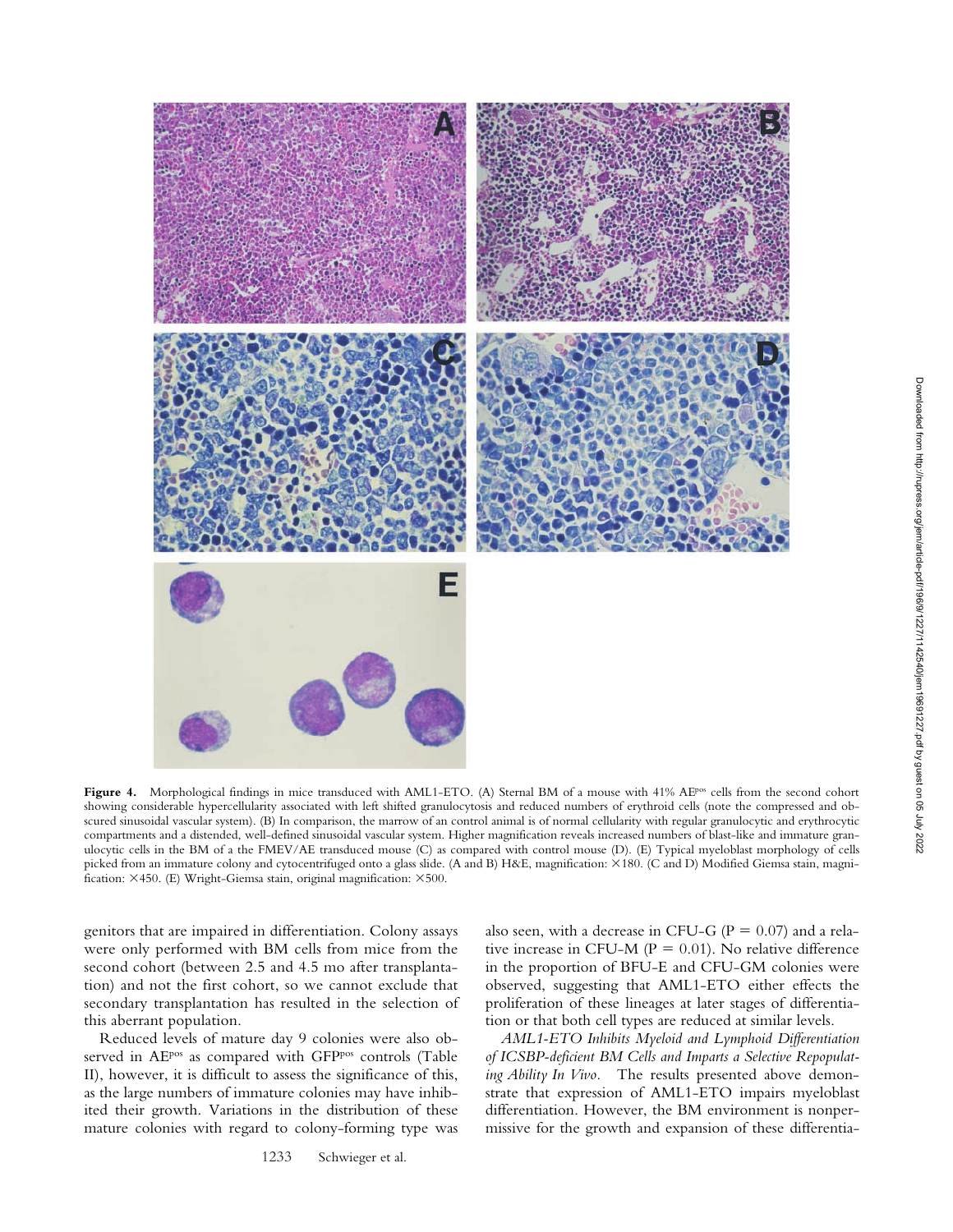

Figure 5. A shift to more immature forms in the granulocytic compartment is confirmed by expression levels of the GR-1 antigen. Representative FACS® profile of BM cells from transplanted mice as described in Fig. 3. The mean fluorescence of GR-1 expression was reduced by a mean factor of 6.8  $\pm$  4.4 in AE<sup>pos</sup> cells ( $n = 5$ ) as compared with the nontransduced AEneg cells, in contrast to the GR-1 mean fluorescence of GFP<sup>pos</sup> and GFP<sup>neg</sup>, which did not vary (ratio of 1.1  $\pm$  0.1; *n* = 6).

tion impaired cells. Thus, we sought to determine if the deletion of the gene encoding ICSBP, which is often downregulated in AML myeloblasts (41), would collaborate with AML1-ETO expression to induce an acute myeloid disorder. BM cells of ICSBP<sup>-/-</sup> mice were infected with FMEV/AE and FMEV/GFP and used to transplant lethally irradiated ICSBP<sup>+/+</sup> mice. A second cohort of mice was established after 90 d as described above.

Strikingly, the AE<sup>pos</sup> ICSBP<sup> $-/-$ </sup> population had a selective growth advantage in vivo over the nontransduced cells, which was not observed in the GFPpos  $ICSBP^{-/-}$ population. Although both groups of the first cohort received 15% transduced cells, mice receiving FMEV/AE transduced cells had an average of  $36.7 \pm 22.2\%$  transduced cells after 5–7 mo  $(n = 12)$ , in contrast to an average of 4.9  $\pm$  7.7% in mice receiving cells transduced with FMEV/GFP  $(n = 11; P < 0.001$  in a unpaired Student's *t* test). The rapid loss of GFP<sup>pos</sup> ICSBP<sup>-/-</sup> BM cells, as compared with the relative stable levels of GFPpos  $ICSBP^{+/+}$ BM cells in the first and second cohorts, probably reflects a competitive disadvantage of the  $ICSBP^{-/-}$  cells during re-

population as compared with  $ICSBP^{+/+}$  BM cells that were added during the transplantation to ensure sufficient levels of erythropoiesis in the regenerating BM, which is deficient in ICSBP<sup>-/-</sup> mice (37). Nevertheless, the AE<sup>pos</sup> transduced ICSBP $^{-/-}$  cells could compete with wild-type cells for repopulation.

Mice receiving either FMEV/AE or FMEV/GFP  $\text{ICSBP}^{-/-}$  BM with  $\geq 6.5\%$  transduction frequencies were killed and screened for hematopoietic abnormalities in the blood, spleen, and BM between 2 and 6 mo after transplantation. Similar to the  $ICSBP^{+/+}$  mice, blood leukocyte levels and differentiation counts were normal in both FMEV/ AE and FMEV/GFP ICSBP<sup>-/-</sup> transduced mice. In addition, all FMEV/AE mice of both the first and second cohorts  $(n = 3$  and 6, respectively) showed the same block in lymphohematopoietic differentiation as described above for  $ICSBP^{+/+}-BM$  transplanted animals, as evidenced by the number of transduced cells in the blood versus BM (0.33  $\pm$ 0.18 versus 1.45  $\pm$  0.47 for GFP controls), as well as an increase in B220med over B220hi expression levels in BM cells  $(5.3 \pm 2.2$  for the AE<sup>pos</sup> population, in contrast to 1.1  $\pm$ 1.1 and 1.3  $\pm$  0.7 for AEneg and GFPpos populations, respectively) and a 5.4 reduction in the mean fluorescence of Gr-1 levels in the AEpos versus AEneg BM populations.

*ICSBP Deficiency Synergizes with AML1-ETO to Transform Myeloblasts in the BM and to Induce Granulocytic Sarcoma*like Neoplasias. In striking contrast to the ICSBP<sup>+/+</sup> BM recipients, mice receiving ICSBP<sup>-/-</sup> BM showed markedly increased granulopoiesis with enhanced blast cell formation in the BM, as revealed by histological and immunohistochemical staining and confirmed by FACS® analysis (Fig. 6, A and B, and unpublished data). Differential counts of cytospins of FMEV/AE transduced BM cells revealed an average of 25.3  $\pm$  5.4% blasts ( $n = 4$ ), as compared with  $5 \pm 1.2\%$  ( $n = 3$ ) in control FMEV/GFP transduced  $ICSBP^{-/-}$  BM mice. In addition to their increased numbers, blasts displayed an abnormal morphology (e.g., enhanced basophilic cytoplasm and enlarged nuclei with pathological chromatin structures) (Fig. 6 C). In further support of a neoplastic transformation, immature myeloid cells were observed invading periosseous tissue of the bone (e.g., sternum and femur) via the nutrient foramen to form granulocytic sarcoma-like tumors in one out of three mice

BM<sup>a</sup> No. of colonies per 10<sup>5</sup> cells<sup>b</sup> Mean distribution of mature colonies (%) Immature Mature CFU-Mix CFU-GM CFU-G CFU-M BFU-E  $A E^{pos}$  196  $\pm 60$  17  $\pm 7$  6.1 19.3 7.2 42.0 24.2 GFP<sup>pos</sup> 0 49 ± 22 2.3 14.9 20.15 29.4 33.8 Unsorted<sup>c</sup> 0 50  $\pm 28$  8.2 15.2 17.7 29.4 31.2

**Table II.** *Clonogenic Progenitor Assay Reveals a Differentiation Block in Myeloid Progenitors*

a BM was isolated from femurs and tibiae and then either sorted for eGFP expression or assayed directly.

bThe mean value and SD from three independent mice for each group performed in triplicate at two different cell concentrations are presented. c Unsorted cells from FMEV-GFP–infected transplants.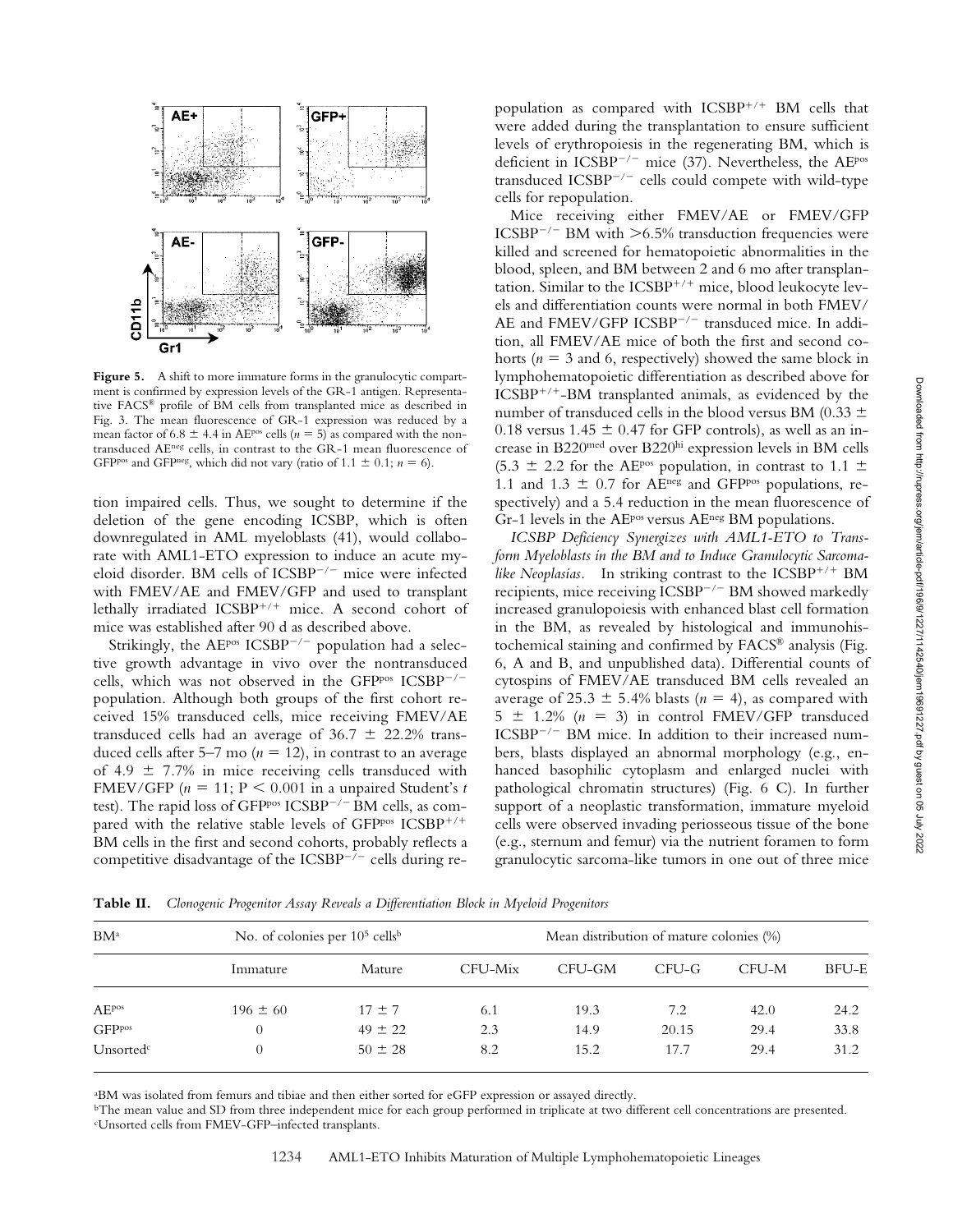from the first cohort and three out of five mice from the second cohort (Fig. 6 D). Significantly, granulocytic sarcomas are observed at a relatively high incidence in  $t(8;21)$ AML (54, 55), and can be the first manifestation of AML (56, 57). Similar lesions were not observed in control mice receiving FMEV/GFP infected ICSBP<sup>-/-</sup> BM, in mice receiving FMEV/AE ICSBP<sup>+/+</sup> BM, nor in nontransplanted  $ICSBP^{-/-}$  mice maintained in parallel in our facilities. Despite the unrestricted local proliferation of BM cells observed in these AE ICSBP $^{-/-}$  mice, the spleen, liver, and blood remained devoid of infiltrating blasts. Their absence in the spleen was striking, as lymphohematopoietic neoplasias often arise simultaneously in the splenic red pulp and BM of mice (unpublished data). One explanation is offered by the observation that BM provides the more favored microenvironment for granulopoiesis after transplantation and thus may offer the necessary milieu for the transformation potential of AML1-ETO.

Approximately 12 mo after transplantation, three mice from each of the first cohorts receiving FMEV/AE-infected  $ICSBP^{-/-}$  or  $ICSBP^{+/+}$  BM were killed and analyzed. Mice receiving AE-transduced wild-type BM showed the same phenotype as mice analyzed six months earlier, with no signs of disease progression. In contrast, in one of the three

mice receiving AE-transduced ICSBP $^{-/-}$ , transformed myeloid blast cells were no longer restricted to the bone, but had infiltrated the liver, kidneys, and spleen in large numbers, forming granulocytic sarcomas exhibiting myeloperoxidase immunopositivity (unpublished data). The relatively long latency and clonality of this tumor, as assessed by the retroviral integration site, supports the hypothesis that additional mutation(s) is/are required for the transformed myeloblasts, generated by the synergistic action of AML1-ETO expression and ICSBP deficiency, to progress to a full-blown AML.

## **Discussion**

Several groups have attempted to demonstrate the oncogenic potential of AML1-ETO expression in inducible transgenic mouse models, but no overt alterations in vivo have been observed or reported previously (28–31). In contrast, by introducing AML1-ETO by retroviral transduction into murine adult HSC, the origin of  $t(8;21)$  (33) and the target cell of AML transformation (32, 34), we could demonstrate that normal hematopoiesis is disrupted at several levels by AML1-ETO expression in vivo. Similar results were also recently reported by de Guzman et al. us-



Figure 6. Morphological findings in ICSBP<sup>-/-</sup> mice transduced with AML1-ETO. (A and B) The sternal BM of an AML-ETO1 transduced  $ICSBP^{-/-}$  mouse with 40% AEP<sup>os</sup> cells (A) is characterized by left-shifted granulocytosis with many blasts and immature granulocytic cells and the absence of erythrocytes, while a nontransduced ICSBP-/- control animal (B) reveals a moderate and mature granulocytosis, and a moderately decreased erythrocytosis which is constitutive for the ICSBP null mutation. (C) Greatly increased numbers of myeloblast, promyelocytes, and myelocytes are present in a cytocentrifuged cell preparation of BM cells from an AML1-ETO transduced ICSBP<sup>-/-</sup> mouse with 55% AE<sup>pos</sup> cells as compared with the more mature granulocytic differentiation of nontransduced ICSBP<sup>-/-</sup> marrow cells. (D) Predominately immature granulocytic BM cells invading via a nutrient foramen of the sternum (arrow) into the periosseous connective tissue (bottom section of the microphotograph). (A and B) Modified Giemsa stain, magnification:  $\times$ 450. (C) Wright-Giemsa stain, magnification:  $\times$ 500. (D) Modified Giemsa stain, magnification:  $\times$ 210.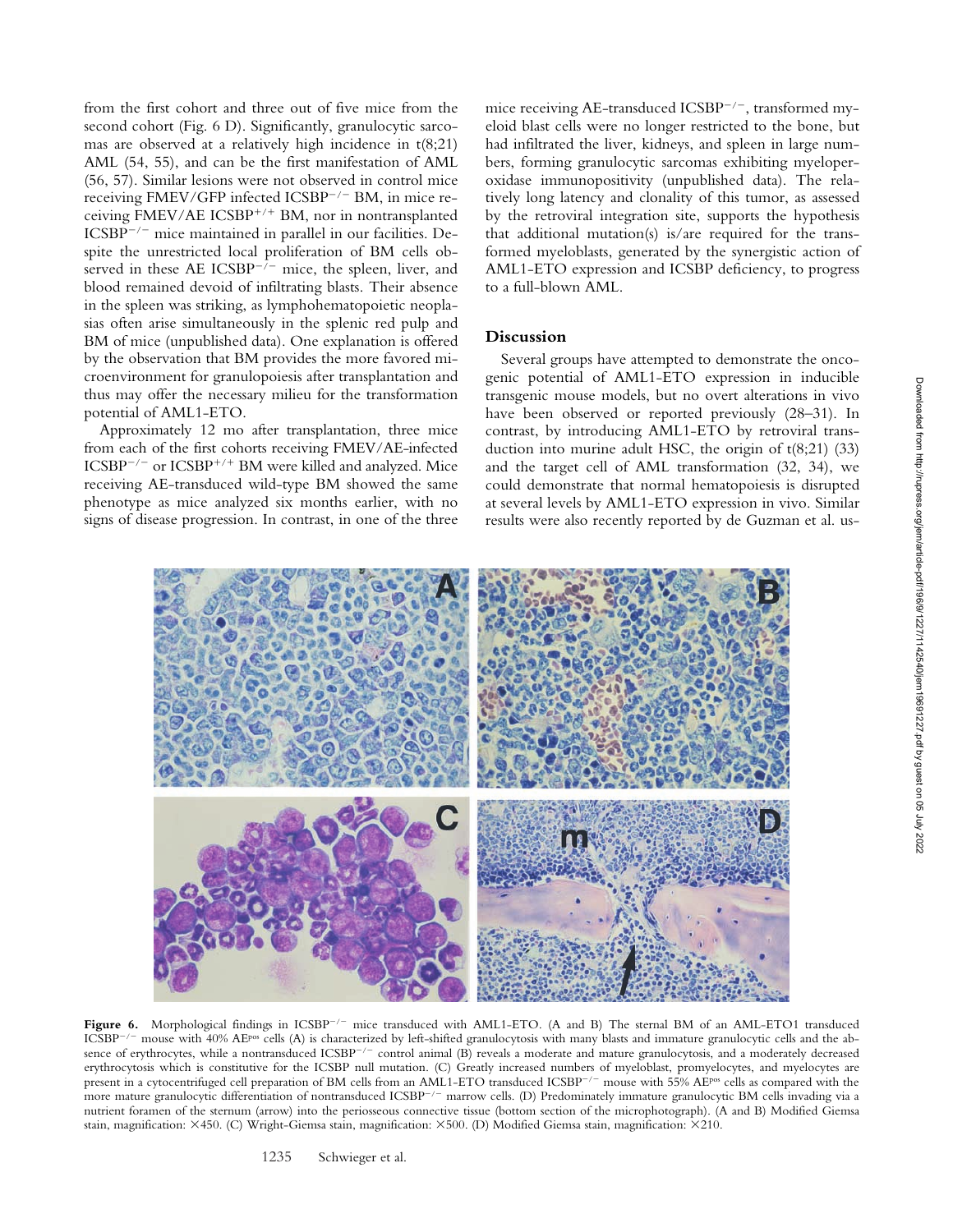ing a retroviral approach (58). Although it is not entirely clear why transgenic animals models failed to manifest these hematopoietic lesions, several factors must be considered. Clearly, in addition to expression levels, both the temporal and spatial patterns of expression are sure to be decisive factors in the ensuing phenotype. In our system, expression levels are relatively constant in all hematopoietic cell compartments, including the HSC (35), thus ensuring that expression is achieved in the appropriate target cells. Another contributing factor to the success of a retroviral approach, may be due to the perturbation of the HSC pool during the BM cell transplantation. The activation of this compartment may trigger the necessary cellular milieu for the transforming action of AML1-ETO. Although Higuichi et al. also transplanted BM from their knock-in mice into syngeneic recipients (31), subtle changes in BM cells expressing AML1-ETO may have gone undetected due to their inability to track these cells with a marker such as GFP. Finally, the potential importance of slight variations in the genetic background in these different mouse models cannot be ignored.

The most striking observation in our mouse model of AML1-ETO was the inhibition of maturation of both lymphoid and myeloid cells. This was initially most evident in the lymphoid lineage, where the majority (>85%) of AML1-ETO cells remained at immature stages of differentiation, as revealed by strikingly low levels in the blood. We could demonstrate that the impaired B cell maturation in cells expressing AML1-ETO occurred at a late stage, as evidenced by the accumulation of  $B220<sup>med</sup>$  IgM<sup>hi</sup> phenotype in the AML1-ETO–expressing BM. Maturation was not completely blocked, however, as mature B220hi B cells in the AEpos fraction were found in the blood, albeit at low levels. Preliminary results also suggest that the T cell development is also blocked at a late stage of maturation, as double positive (DP)  $CD4^+/CD8^+$  thymocytes are present at normal levels in the AML1-ETO transduced population as compared with controls in the thymus (unpublished data), but very few AML1-ETO T cells are found in the blood. This hypothesis is supported by recent studies that have demonstrated the importance of the  $AML1/CBF\beta$  complex in the transition and maturation of DP  $CD4^+/CD8^+$ to single positive thymocytes (59, 60). Significantly, the knock-in transgenic model of Higuichi et al., also reported the unexpected absence of AML1-ETO transcripts in mature T cells (31). More important, although AML1-ETO transcripts are detectable in HSC with lymphohematopoietic potential in AML patients, they were not found in mature T cells and only detectable in B cells at a frequency one-tenth of that observed in monocytes (33). We postulate that mature B and T cells preferentially arise from HSCs not carrying t(8;21), due to the impaired maturation of these lineages in cells expressing AML1-ETO.

In addition to the maturation block in lymphopoiesis, a pronounced increase in granulopoiesis accompanied by a decrease in erythropoiesis was another consistent phenotype observed in AML1-ETO transduced BM. The latter phenotype must be a direct consequence of AML1-ETO expression and not a displacement effect due to granulocytosis, as a 70% reduction in erythroid cell proportions was specifically observed in AEP<sup>os</sup> cells and not in AE<sup>neg</sup> nontransduced cells. In addition to increased levels of granulopoiesis, a distinct left shift, characterized by the accumulation of more immature forms including blasts, was documented both by FACS® and immunohistochemical analysis. The differentiation defect in the myeloid lineage was most strikingly demonstrated in in vitro colony assays, where up to 92% of the clonogenic colonies contained primarily myeloblast or promyelocytic cells. Notably, and consistent with the  $t(8;21)$  AML phenotype (1), granulocytic differentiation was impaired but not completely blocked in our mouse model, as evidenced by the development of normal granulocytic colonies in vitro from AEpossorted cells, as well as GR-1hi-expressing cells in the blood and spleen in the AEpos fraction. Although it has been previously postulated that AML1-ETO exerts its effect by blocking granulocytic differentiation (18, 61–64), the use of leukemic cell lines, which have multiple mutations and limited differentiation potential, limited the interpretation of these earlier results. Interestingly, a left shift in granulopoiesis was not previously observed in transgenic AML1- ETO mouse models, but in vitro culturing of cells from these mice did reveal defects in myeloid maturation (23, 29). Thus, in vitro culture conditions seem to be more permissive for the manifestation of this defect. Importantly, a recent study in which human CD34<sup>+</sup> enriched cells were transduced with a retroviral vector expressing AML1-ETO also noted a pronounced bias toward immature myeloid cells after in vitro culture (65).

What is the molecular basis of the maturation block in both the lymphoid and myeloid lineages and disruption of normal erythropoiesis? Although several myeloid genes are regulated by CBF (6, 7), accumulating evidence suggest that AML1-ETO may exert its effect by protein interaction with other transcription factors, such as PU.1 and  $C/EBP\alpha$  (18, 19, 64), both of which play a pivotal role in myeloid differentiation, as demonstrated in knock-out mice (66–68). This idea is supported by the recently observed downregulation of the gene encoding  $C/EBP\alpha$  (an autoregulatory gene) in 30% of AML patients with a t(8; 21) karotype (21). With regard to the lymphoid compartment, previous studies have shown that components of the antigen receptor in both B and T cells are regulated by CBF (5, 69). Thus, the downregulation of one or more of these genes by AML1-ETO transcriptional repression may interfere with lymphoid maturation by reducing receptor levels. Alternatively, genes encoding proteins that act downstream of antigen stimulation, e.g. the gene encoding the B cell lymphocytic kinase *blk* that is also regulated by CBF (70), may be important targets. Recent findings have also shown that AML1 can interact with the B cell transcription factor Pax5 (70). Potential target genes of AML1-ETO transformation in erythroid cells have recently been identified (71, 72). Our mouse model provides a reproducible system to further define the target genes of AML-ETO transformation.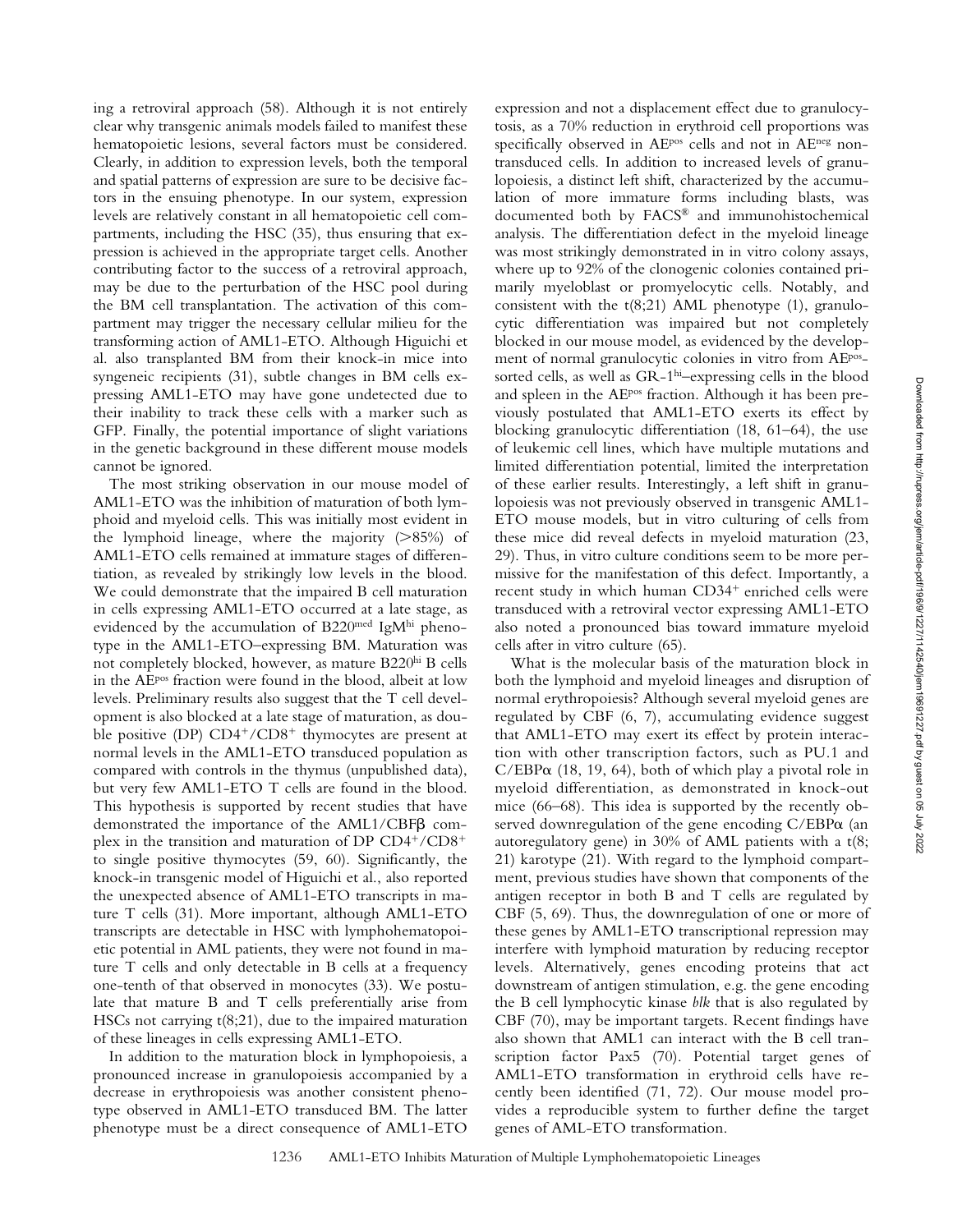Despite the profound effects on differentiation and maturation observed in BM cells expressing AML1-ETO cells, the mice remained aleukemic, underlining the importance of secondary mutations in leukemia induction. The recent finding that the gene encoding the tumor suppressor ICSBP is downregulated in the hematopoietic compartment in a large percentage of AML patients (41) prompted us to determine if the differentiation impairment of AML1- ETO–transduced myeloid cells would collaborate with ICSBP deficiency to induce leukemia. AML1-ETO expression in the  $ICSBP^{-/-}$  background resulted in the accumulation of morphologically altered myeloblasts (20–30%) in the BM and the generation of granulocytic sarcoma-like tumors, both pathognomonic features of t(8;21) AML (1, 54, 55). Thus, the ICSBP defect collaborates with AML1- ETO to expand and transform a myeloblast population in vivo. To our knowledge, this is the first identification of a tumor suppressor that cooperates with AML1-ETO in myeloid transformation. Although the exact mechanism by which ICSBP regulates growth control is not known, genes regulating apoptosis (e.g., Bcl-x) (39) and growth signaling (e.g., Dab2) (73) have been implicated as targets of ICSBP regulation. It has recently been proposed that ICSBP expression is downregulated by the CML oncogene BCR-ABL, thus it will be of interest to determine if ICSBP expression is a downstream target of other tyrosine kinases, e.g., Flt3 and c-kit, which have been found to be mutated in patients with t(8;21) AML (74, 75).

In summary, our results clearly demonstrate that AML1- ETO expression can disrupt the proliferation and maturation controls of several hematopoietic lineages in vivo. Furthermore, we have identified ICSBP deficiency as a secondary mutation that cooperates with AML1-ETO to induce localized neoplasias, characterized by the accumulation of  $>$ 20% myeloblasts in the BM and the generation of granulocytic sarcoma-like tumors. Noteworthy, these myeloblastic transformants remain confined to the bone (except for one important exception), demonstrating the need for subsequent mutations to induce the expansion and dissemination of these cells into other organs, including the blood. Currently, we are using retroviral insertional mutagenesis in the  $ICSBP^{-/-}$  model to define collaboration oncogenes of AML1-ETO–induced AML.

We gratefully acknowledge the technical support of Karin Heigl, Susanne Roscher, and Marion Ziegler and the help of Andreas Rimek with cell sorting. We also thank the "HOX group" in the laboratory of Wolfram Ostertag for stimulating discussions.

This work was supported from grants from the Deutsche Forschungsgemeinschaft, the Deutsche José Carreras Leukämie Stiftung, and the Bundesministerium für Bildung, Wissenschaft, Forschung und Technologie (BioRegio Hamburg/ViSioN7). The Heinrich-Pette-Institut is supported by the Freie und Hansestadt Hamburg and the Bundesministerium für Gesundheit.

*Submitted: 21 May 2002 Revised: 18 September 2002 Accepted: 23 September 2002*

## **References**

- 1. Brunning, R., E. Matutes, N. Harris, G. Flandrin, J. Vardiman, J. Bennett, and D. Head. 2001. Acute myeloid leukemias. *In* Pathology and Genetics of Tumours of Haematopoietic and Lymphoid Tissues. E. Jaffe, N. Harris, H. Stein, and J. Vardiman, editors. IARC Press, Lyon. 77–80.
- 2. Erikson, P., J. Gao, K.-S. Chang, T. Look, E. Whisenant, S. Raimondi, R. Lasher, J. Trujillo, J. Rowley, and H. Drabkin. 1992. Identification of breakpoints in t(8;21) acute myelogenous leukemia and isolation of a fusion transcript, AML-ETO, with similarity to *Drosophila* segmentation gene, *runt. Blood.* 80:1825–1831.
- 3. Miyoshi, H., K. Shimizu, T. Kozu, N. Maseki, Y. Kaneko, and M. Ohki. 1991. t(8;21) breakpoints on chromosome 21 in acute myeloid leukemia are clustered within a limited region of a single gene, *AML1. Proc. Natl. Acad. Sci. USA.* 88: 10431–10434.
- 4. Miyoshi, H., T. Kozu, K. Shimizu, K. Enomoto, N. Maseki, Y. Kaneko, N. Kamada, and M. Ohki. 1993. The t(8;21) translocation in acute myeloid leukemia results in production of an AML1-MTG8 fusion transcript. *EMBO J.* 12:2715– 2721.
- 5. Leiden, J. 1993. Transcriptional regulation of T cell receptor genes. *Annu. Rev. Immunol.* 11:539–570.
- 6. Tenen, D., T. Hromas, J. Licht, and D.-E. Zhang. 1997. Transcription factors, normal myeloid development, and leukemia. *Blood.* 90:489–519.
- 7. Licht, J. 2001. AML1 and the AML1-ETO fusion protein in the pathogenesis of t(8;21) AML. *Oncogene.* 20:5660–5679.
- 8. Ogawa, E., M. Maruyama, H. Kagoshima, M. Inuzuka, J. Lu, M. Satake, K. Shigesada, and Y. Ito. 1993. PEBP2/PEA2 represents a new family of transcription factor homologous to the products of the Drosophila *runt* and the human AML1 gene. *Proc. Natl. Acad. Sci. USA.* 90:6859–6863.
- 9. Meyers, S., J. Downing, and S. Hiebert. 1993. Identification of AML-1 and the (8;21) translocation protein (AML-1/ ETO) as sequence-specific DNA-binding proteins: the runt homology domain is required for DNA binding and proteinprotein interactions. *Mol. Cell. Biol.* 13:6336–6345.
- 10. Kitabayashi, I., A. Tokoyama, K. Shimazu, and M. Ohki. 1998. Interaction and functional cooperation of the leukemia-associated factors AML1 and p300 in myeloid cell differention. *EMBO J.* 17:2994–3004.
- 11. Amann, J., J. Nip, D. Strom, B. Lutterbach, H. Harada, N. Lenny, J. Downing, S. Meyers, and S. Hiebert. 2001. ETO, a target of t(8;21) in acute leukemia, makes distinct contacts with multiple histone deacetylases and binds mSin3A through its oligomerization domain. *Mol. Cell. Biol.* 21: 6470–6483.
- 12. Lutterbach, B., J. Westendorf, B. Linggi, A. Patten, M. Moniwa, J. Davie, K. Huynh, V. Bardwell, R. Lavinsky, M. Rosenfeld, et al. 1998. ETO, a target of t(8;21) in acute leukemia, interacts with the N-CoR and mSin3 corepressors. *Mol. Cell. Biol.* 18:7176–7184.
- 13. Wang, J., T. Hoshino, R. Redner, S. Kajigaya, and J. Liu. 1998. ETO, fusion partner in t(8;21) acute myeloid leukemia, represses transcription by interaction with the human N-CoR/mSin3A/HDAC1 complex. *Proc. Natl. Acad. Sci. USA.* 95:10860–10865.
- 14. Gelmetti, V., J. Zhang, M. Fanelli, S. Minucci, P. Pelicci, and M. Lazar. 1998. Aberrant recruitment of the nuclear receptor corepressor-histone deacetylase complex by the acute myeloid leukemia fusion partner ETO. *Mol. Cell. Biol.* 18: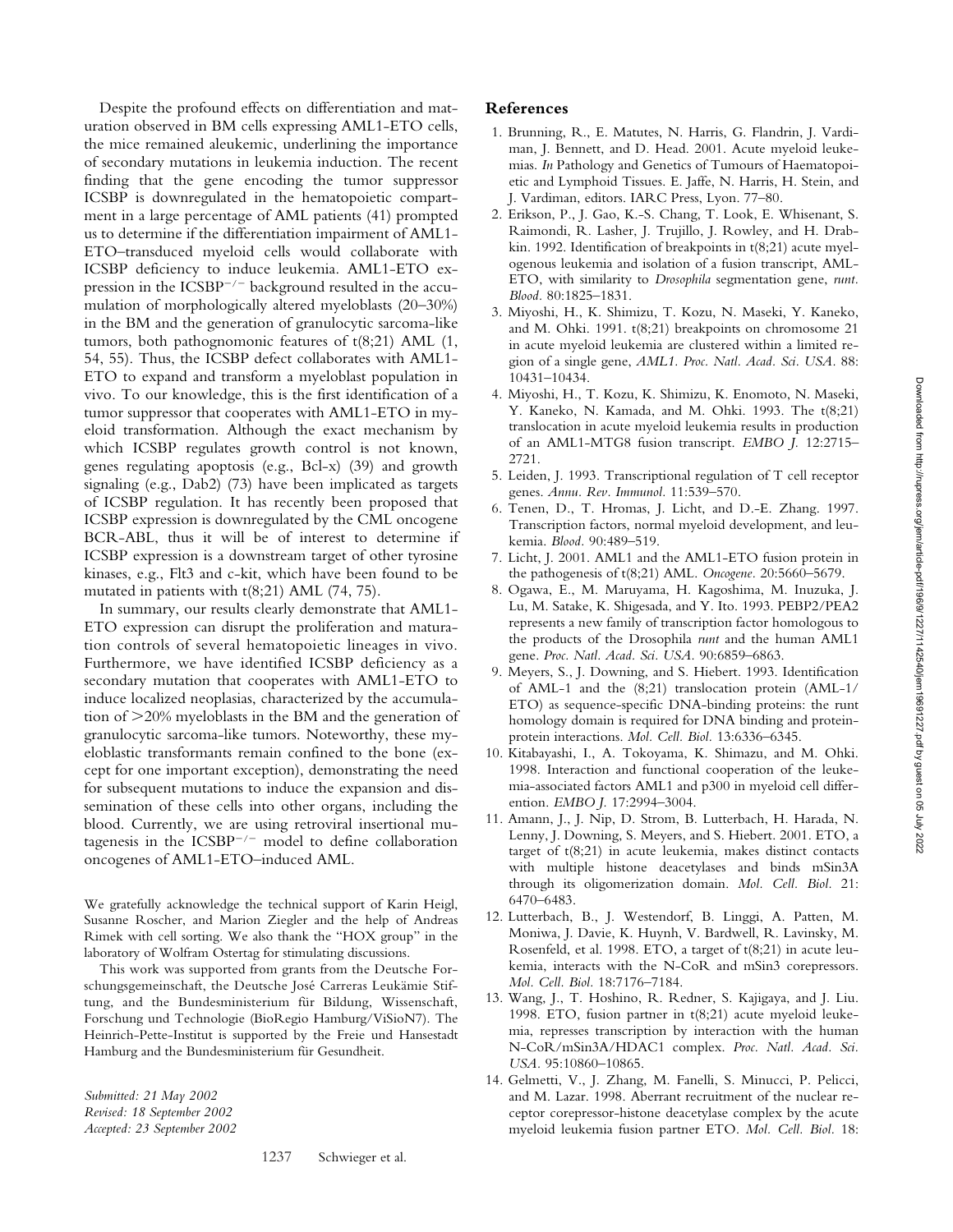- 15. Frank, R., J. Zhang, S. Meyers, S. Hiebert, and S. Nimer. 1995. The AML1/ETO fusion protein blocks transactivation of the GM-CSF promoter by AML 1B. *Oncogene.* 11:2667– 2674.
- 16. Meyers, S., N. Lenny, and S. Hiebert. 1995. The t(8;21) fusion protein interferes with AML-1B-dependent transcriptional activation. *Mol. Cell. Biol.* 15:1974–1982.
- 17. Zhang, D., C. Hetherington, S. Meyers, K. Rhoades, C. Larson, H.-M. Chen, S. Hiebert, and D. Tenen. 1996. CAAT enhancer-binding protein (C/EBP) and  $AML1(CBF<sub>\alpha</sub>2)$  synergistically activate the macrophage colony-stimulating factor receptor promoter. *Mol. Cell. Biol.* 16:1231–1240.
- 18. Westendorf, J., C. Yamamoto, N. Lenny, J. Downing, M. Selsted, and S. Hiebert. 1998. The t(8;21) fusion product, AML-1-ETO, associates with C/EBP- $\alpha$ , inhibits C/EBP- $\alpha$ dependent transcription, and blocks granulocytic differentiation. *Mol. Cell. Biol.* 18:323–333.
- 19. Petrovick, M., S. Hiebert, A. Friedman, C. Hetherington, D. Tenen, and D.-E. Zhang. 1998. Multiple functional domains of AML1: PU.1 and  $C/EBP\alpha$  synergize with different regions of AML1. *Mol. Cell. Biol.* 18:3915–3925.
- 20. Mao, S., R. Frank, J. Zhang, Y. Miyazaki, and S. Nimer. 1999. Functional and physical interactions between AML1 proteins and an ETS protein, MEF: implications for the pathogenesis of t(8;21)-positive leukemias. *Mol. Cell. Biol.* 19:3635–3644.
- 21. Pabst, T., B. Mueller, N. Harakawa, C. Schoch, T. Haferlach, G. Behre, W. Hiddemann, D.-E. Zhang, and D. Tenen. 2001. AML1-ETO downregulates the granulocytic differentiation factor C/EBP- $\alpha$  in t(8;21) myeloid leukemia. *Nat. Med.* 7:1–8.
- 22. Giese, K., C. Kingsley, J. Kirschner, and R. Grosschedl. 1995. Assembly and function of a TCR alpha enhancer complex is dependent on LEF-1-induced DNA bending and multiple protein-protein interactions. *Genes Dev.* 9:995– 1008.
- 23. Okuda, T., Z. Cai, S. Yang, N. Lenny, C.-J. Lyu, J. van Duersen, H. Harada, and J. Downing. 1998. Expression of a knocked-in AML1-ETO leukemia gene inhibits the establishment of normal definitive hematopoiesis and directly generates dysplastic hematopoietic progenitors. *Blood.* 91:3134– 3143.
- 24. Yergeau, D., C. Hetherington, Q. Wang, P. Zhang, A. Sharpe, M. Binder, M. Marín-Padilla, D. Tenen, N. Speck, and D.-E. Zhang. 1997. Embryonic lethality and impairment of haematopoiesis in mice heterozygous for an AML1-ETO fusion gene. *Nat. Genet.* 15:303–306.
- 25. Wang, Q., T. Stacy, M. Binder, M. Marín-Padilla, A. Sharpe, and N. Speck. 1996. Disruption of the Cbfa2 gene causes necrosis and hemorrhaging in the central nervous system and blocks definitive hematopoiesis. *Proc. Natl. Acad. Sci. USA.* 93:3444–3449.
- 26. Wang, Q., T. Stacy, J. Miller, A. Lewis, T.-L. Gu, X. Huang, J. Bushweller, J.-C. Bories, F. Alt, G. Ryan, et al. 1996. The CBF $\beta$  subunit is essential for CBF $\alpha$ 2 (AML1) function in vivo. *Cell.* 87:697–708.
- 27. Okuda, T., J. van Deursen, S. Hiebert, G. Grosveld, and J. Downing. 1996. AML1, the target of multiple chromosomal translocations in human leukemia, is essential for normal fetal liver hematopoiesis. *Cell.* 84:321–330.
- 28. Buchholz, F., Y. Refaeli, A. Trump, and J. Bishop. 2000. Inducible chromosomal translocation of AML1 and ETO genes

through Cre/loxP-mediated recombination in the mouse. *EMBO Rep.* 1:133–139.

- 29. Rhoades, K., C. Hetherington, N. Harakawa, D. Yergeau, L. Zhou, L.-Q. Liu, M.-T. Little, D. Tenen, and D.-E. Zhang. 2000. Analysis of the role of AML1-ETO in leukemogenesis, using an inducible transgenic mouse model. *Blood.* 96:2108– 2115.
- 30. Yuan, Y., L. Zhou, T. Miyamato, H. Iwasaki, N. Harakawa, C. Hetherington, S. Burel, E. Lagasse, I. Weissman, K. Akashi, and D.-E. Zhang. 2001. AML1-ETO expression is directly involved in the development of acute myeloid leukemia in the presence of additional mutations. *Proc. Natl. Acad. Sci. USA.* 98:10398–10403.
- 31. Higuichi, M., D.O. Brien, P. Kumaravelu, N. Lenny, E.-J. Yeah, and J. Downing. 2002. Expression of a conditional AML1-ETO oncogene bypasses embryonic lethality and establishes a murine model of human t(8;21) acute myeloid leukemia. *Cancer Cell.* 1:63–74.
- 32. Bonnet, D., and J. Dick. 1997. Human acute myeloid leukemia is organized as a hierarchy that originates from a primitive hematopoietic cell. *Nat. Med.* 3:730–737.
- 33. Miyamoto, T., I. Weissman, and K. Akashi. 2000. AML1/ ETO-expressing nonleukemic stem cells in acute myelogenous leukemia with 8;21 chromosomal translocation. *Proc. Natl. Acad. Sci. USA.* 97:7521–7526.
- 34. Raskind, W., and P.J. Fialkow. 1987. The use of cell markers in the study of human hematopoietic neoplasia. *Adv. Cancer Res.* 49:127–167.
- 35. Baum, C., W. Ostertag, C. Stocking, and D. von Laer. 2001. Retroviral vector design for cancer gene therapy. 2nd ed. *In* Gene Therapy of Cancer. E. Lattime and S. Gerson, editors. Academic Press, San Diego. 3–29.
- 36. Stocking, C., and C. Baum. 1997. Gene transfer in hematopoietic cells. *In* Bailliére's Clinical Hematology. A. Whetton, editor. Baillière Tindall, London. 445–466.
- 37. Holtschke, T., J. Löhler, Y. Kanno, T. Fehr, N. Giese, F. Rosenbauer, J. Lou, K.-P. Knobeloch, L. Gabriele, J. Waring, et al. 1996. Immunodeficiency and chronic myelogenous leukemia-like syndrome in mice with a targeted mutation of the ICSBP gene. *Cell.* 87:307–317.
- 38. Scheller, M., J. Foerster, C. Heyworth, J. Waring, J. Lohler, G. Gilmore, R. Shadduck, T. Dexter, and I. Horak. 1999. Altered development and cytokine responses of myeloid progenitors in the absence of transcription factor, interferon consensus sequence binding protein. *Blood.* 94:3764–3771.
- 39. Gabriele, L., J. Phung, J. Fukumoto, D. Segal, I.-M. Wang, P. Giannakakou, N. Giese, K. Ozato, and H. Morse, III. 1999. Regulation of apoptosis in myeloid cells by interferon consensus sequence-binding protein. *J. Exp. Med.* 190:411– 421.
- 40. Schmidt, M., A. Hochhaus, A. Nitsche, R. Hehlmann, and A. Neubauer. 2001. Expression of nuclear transcription factor interferon consensus sequence binding protein in chronic myeloid leukemia correlates with pretreatment risk features and cytogenetic response to interferon- $\alpha$ . *Blood.* 97:3648-3650.
- 41. Schmidt, M., S. Nagel, J. Proba, C. Thiede, M. Ritter, J. Waring, F. Rosenbauer, D. Huhn, B. Wittig, I. Horak, and A. Neubauer. 1998. Lack of interferon consensus binding protein (ICSBP) transcripts in human myeloid leukemia. *Blood.* 91:22–29.
- 42. Hao, S., and R. Ren. 2000. Expression of interferon consensus sequence binding protein (ICSBP) is downregulated in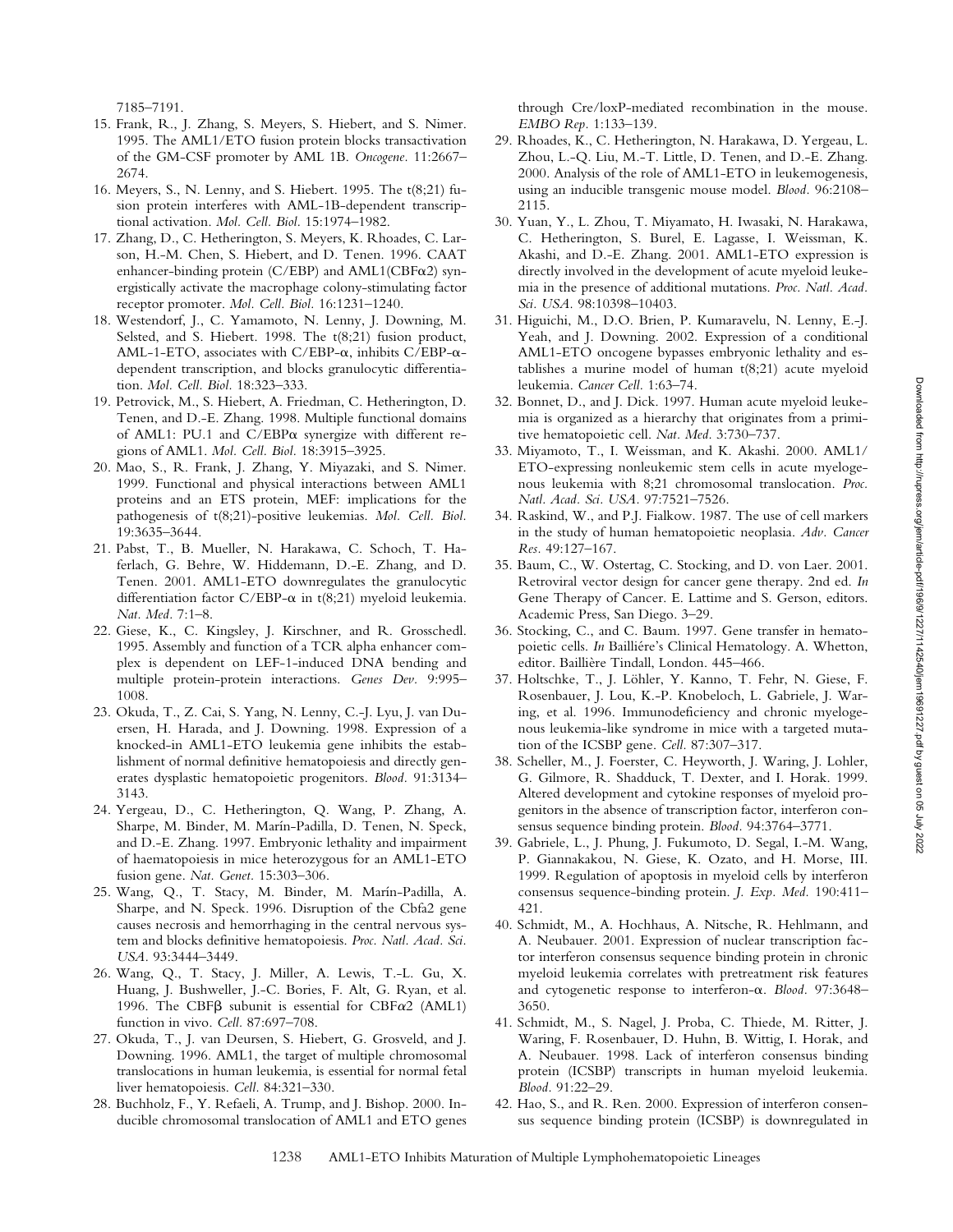bcr-abl-induced murine chronic myelogenous leukemia-like disease, and forced coexpression of ICSBP inhibits bcr-ablinduced myeloproliferative disorder. *Mol. Cell. Biol.* 20: 1149–1161.

- 43. Baum, C., S. Hegewisch-Becker, H.-G. Eckert, C. Stocking, and W. Ostertag. 1995. Novel retroviral vectors for efficient expression of the multidrug resistance (*mdr*-1) gene in early hematopoietic cells. *J. Virol.* 69:7541–7547.
- 44. Hildinger, M., K. Abel, W. Ostertag, and C. Baum. 1999. Design of 5'untranslated sequences in retroviral vectors developed for medical use. *J. Virol.* 73:4083–4089.
- 45. Schambach, A., H. Wodrich, M. Hildinger, J. Bohne, H. Krausslich, and C. Baum. 2000. Context dependence of different modules for posttranscriptional enhancement of gene expression from retroviral vectors. *Mol. Ther.* 2:435–445.
- 46. Morita, S., T. Kojima, and T. Kitamura. 2000. Plat-E: an efficient and stable system for transient packaging of retroviruses. *Gene Ther.* 7:1063–1066.
- 47. Beyer, W., M. Westphal, W. Ostertag, and D. von Laer. 2002. Oncoretrovirus and lentivirus vectors pseudotyped with lymphocytic choriomeningitis virus glycoprotein: generation, concentration, and broad host range. *J. Virol.* 76: 1488–1495.
- 48. Wahlers, A., M. Schwieger, Z. Li, D. Meier-Tackmann, C. Lindemann, H.-G. Eckert, D. von Laer, and C. Baum. 2001. Influence of multiplicity of infection and protein stability on retroviral vector-mediated gene expression in hematopoietic cells. *Gene Ther.* 8:477–486.
- 49. Asou, H., S. Tahiro, K. Hamamoto, A. Otsuji, K. Kita, and N. Kamada. 1991. Establishment of a human acute myeloid leukemia cell line (Kasumi-1) with 8;21 chromosome translocation. *Blood.* 77:2031–2036.
- 50. Meyer, J., M. Jücker, W. Ostertag, and C. Stocking. 1998. Carboxyl-truncated  $STAT5\beta$  is generated by a nucleus-associated serine protease in early hematopoietic progenitors. *Blood.* 91:1901–1908.
- 51. Baum, C., K. Itoh, J. Meyer, C. Laker, Y. Ito, and W. Ostertag. 1997. The potent enhancer activity of the polycythemic strain of spleen focus-forming virus in hematopoietic cells is governed by a binding site for Sp1 in the upstream control region and by a unique enhancer core motif, creating an exclusive target for PEBP/CBF. *J. Virol.* 71:6323–6331.
- 52. Hardy, R., C. Carmack, S. Shinton, J. Kemp, and K. Hayakawa. 1991. Resolution and characterization of pro-B and pre-B-cell stages in normal mouse bone marrow. *J. Exp. Med.* 173:1213–1225.
- 53. Hestdal, K., F. Ruscetti, J. Ihle, S. Jacobsen, C. Dubois, W. Kopp, D. Longo, and J. Keller. 1991. Characterization and regulation of RB6-8C5 antigen expression on murine bone marrow cells. *J. Immunol.* 147:22–28.
- 54. Tallman, M., D. Hakimian, J. Shaw, G. Lissner, E. Russell, and D. Variakojis. 1993. Granulocytic sarcoma is associated with the 8;21 translocation in acute myeloid leukemia. *J. Clin. Oncol.* 11:690–697.
- 55. Abe, R., H. Umezu, T. Uchida, S. Kariyone, N. Maseki, Y. Kaneko, and M. Sakurai. 1986. Myeloblastoma with an 8;21 chromosome translocation in acute myeloblastic leukemia. *Cancer.* 58:1260–1264.
- 56. Meis, J., J. Butler, B. Osborne, and J. Manning. 1986. Granulocytic sarcoma in non-leukemic patients. *Cancer.* 58:2697.
- 57. Neiman, R., M. Barcos, C. Berard, H. Bonner, R. Mann, R. Rydell, and J. Bennett. 1981. Granulocytic sarcoma: a clinicopathologic study of 61 biopsied cases. *Cancer.* 48:1426–

1437.

- 58. de Guzman, C., A. Warren, Z. Zhang, L. Gartland, P. Erikson, H. Drabkin, S. Hiebert, and C. Klug. 2002. Hematopoietic stem cell expansion and distinct myeloid developmental abnormalities in a murine model of the *AML1-ETO* translocation. *Mol. Cell. Biol.* 22:5506–5517.
- 59. Hayashi, K., W. Natsume, T. Watanabe, N. Abe, N. Iwai, H. Okada, Y. Ito, M. Asano, Y. Iwakura, S. Habu, et al. 2000. Diminution of the AML1 transcription factor function causes differential effects on the fates of CD4 and CD8 single-positive T cells. *J. Immunol.* 165:6816–6824.
- 60. Hayashi, K., N. Abe, T. Watanabe, M. Obinata, M. Ito, T. Sato, S. Habu, and M. Satake. 2001. Overexpression of AML1 transcription factor drives thymocytes into the CD8 single-positive lineage. *J. Immunol.* 167:4957–4965.
- 61. Sakakura, C., Y. Yamaguchi-Iwai, M. Satake, S.-C. Bae, A. Takahashi, E. Ogawa, A. Hagiwara, T. Takahashi, A. Murakami, K. Makino, et al. 1994. Growth inhibition and induction of differentiation of t(8;21) acute myeloid leukemia cells by the DNA-binding domain of PEBP2 and the AML1/ MTG8(ETO)-specific antisense oligonucleotide. *Proc. Natl. Acad. Sci. USA.* 91:11723–11727.
- 62. Ahn, M., G. Huang, S. Bae, J. Wee, W. Kim, and Y. Ito. 1998. Negative regulation of granulocyte differentiation in the myeloid precursor cell line 32Dcl3 by ear-2, a mammalian homolog of Drosophila seven-up, and a chimeric leukemogenic gene, AML1/ETO. *Proc. Natl. Acad. Sci. USA.* 95: 1812–1817.
- 63. Kitabayashi, I., K. Ida, F. Morohoshi, A. Yokoyama, N. Mitsuhashi, K. Shimizu, N. Nomura, Y. Hayashi, and M. Ohki. 1998. The AML1-MTG8 leukemic fusion protein forms a complex with a novel member of the MTG8(ETO/CDR) family, MTGR1. *Mol. Cell. Biol.* 18:846–858.
- 64. Burel, S., N. Harakawa, L. Zhou, T. Pabst, D. Tenen, and D. Zhang. 2001. Dichotomy of AML1-ETO functions: apoptosis versus block of differentiation. *Mol. Cell. Biol.* 21: 5577–5590.
- 65. Mulloy, J., J. Cammenga, K. MacKenzie, F. Berguido, A. Moore, and S. Nimer. 2002. The AML1-ETO fusion protein promotes the expansion of human hematopoietic stem cells. *Blood.* 99:15–23.
- 66. McKercher, S., B. Torbett, K. Anderson, G. Henkel, D. Vestal, H. Baribault, M. Klemsz, A. Freeney, G. Wu, C. Paige, and R. Maki. 1996. Targeted disruption of the PU.1 gene results in multiple hematopoietic abnormalities. *EMBO J.* 15:5647–5658.
- 67. Scott, E., M. Simon, J. Anastasi, and H. Singh. 1994. Requirement of transcription factor PU.1 in the development of multiple hematopoietic lineages. *Science.* 265:1573–1577.
- 68. Zhang, D., P. Zhang, N. Wang, C. Hetherington, G. Darlington, and D. Tenen. 1997. Absence of G-CSF signaling and neutrophil development in C/EBP  $\alpha$  deficient mice. *Proc. Natl. Acad. Sci. USA.* 94:569–574.
- 69. Erman, B., M. Cortes, B. Nikolajczyk, N. Speck, and R. Sen. 1998. ETS-core binding factor: a common composite motif in antigen receptor gene enhancers. *Mol. Cell. Biol.* 18: 1322–1330.
- 70. Libermann, T., Z. Pan, Y. Akbarali, C. Hetherington, J. Boltax, D. Yergeau, and D.-E. Zhang. 1999. AML1 (CBFa2) cooperates with B cell-specific activating protein (BSAP/ Pax5) in activation of the B cell-specific *BLK* gene promoter. *J. Biol. Chem.* 274:24671–24676.
- 71. Harada, H., Y. Harada, D. O'Brien, D. Rice, C. Naeve, and